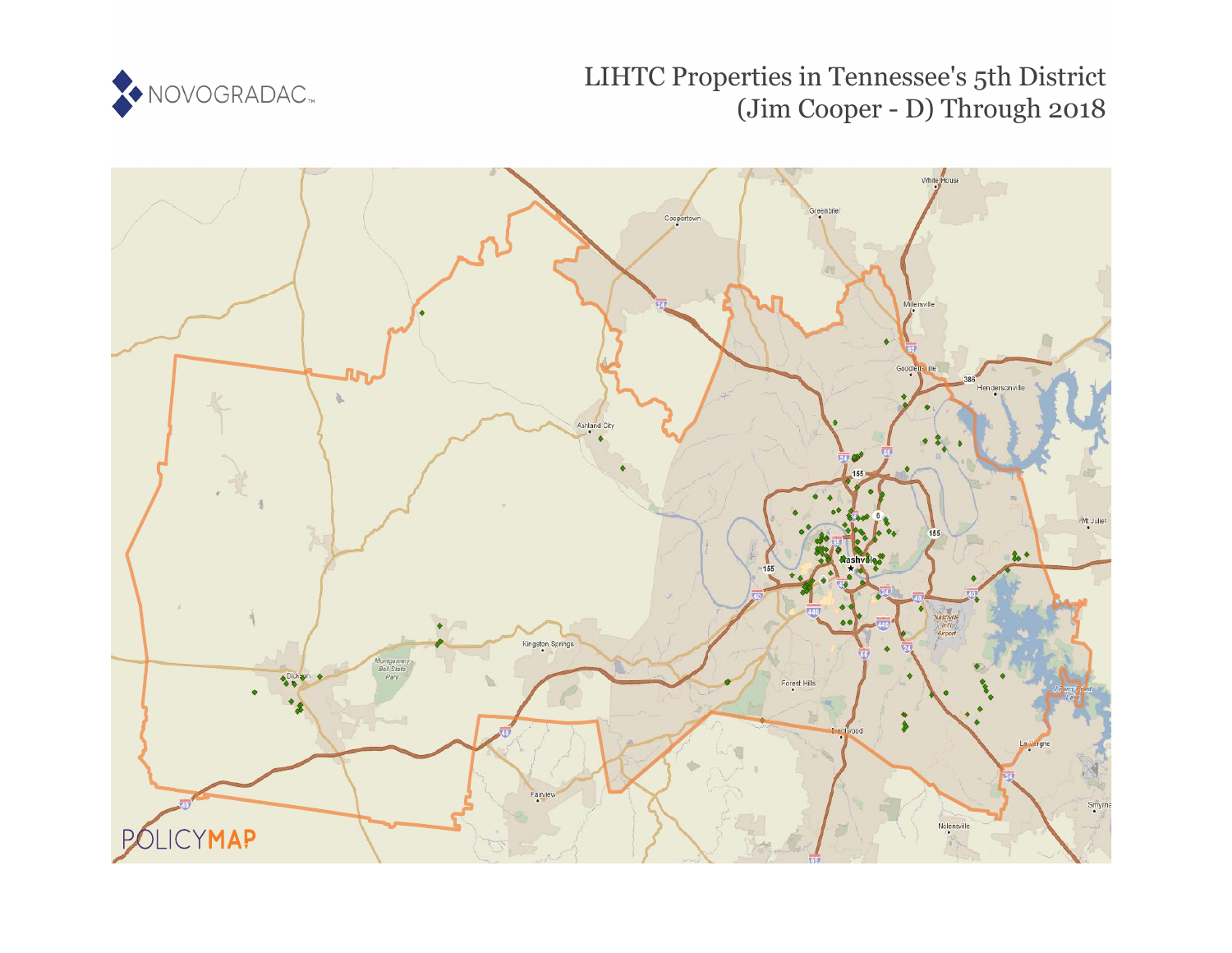| <b>Project Name</b>                       | <b>Address</b>                                                     | City                       | <b>State</b>            | <b>Zip Code</b> | <b>Nonprofit</b><br><b>Sponsor</b> | <b>Allocation</b><br>Year | <b>Annual</b><br><b>Allocated</b><br><b>Amount</b> | <b>Year Placed<br/>in Service</b> | <b>Construction Type</b>  | <b>Total</b><br><b>Units</b> | Low<br><b>Income</b><br><b>Units</b> | <b>Rent or</b><br><b>Income</b><br><b>Ceiling</b> | <b>Credit</b><br><b>Percentage</b>          | Tax-<br><b>Exempt</b><br><b>Bond</b> | <b>HUD Multi-Family</b><br><b>Financing/Rental</b><br><b>Assistance</b> |
|-------------------------------------------|--------------------------------------------------------------------|----------------------------|-------------------------|-----------------|------------------------------------|---------------------------|----------------------------------------------------|-----------------------------------|---------------------------|------------------------------|--------------------------------------|---------------------------------------------------|---------------------------------------------|--------------------------------------|-------------------------------------------------------------------------|
| <b>COBBLESTONE</b><br><b>CORNERS</b>      | 501 BEN ALLEN<br>RD                                                | <b>NASHVILLE</b>           | TN                      | 37216           | No                                 | 1997                      | \$497,884                                          | 1999                              | <b>New Construction</b>   | 96                           | 96                                   | 60% AMGI                                          | <b>Both 30%</b><br>and 70%<br>present value | No                                   | No                                                                      |
| <b>NASHWOOD PARK</b><br><b>APTS</b>       | $1040$ N DUPONT $\,$ MADISON $\,$<br>$\operatorname{\mathsf{AVE}}$ |                            | TN                      | 37115           | No                                 | 1997                      | \$500,154                                          | 1999                              | <b>New Construction</b>   | 100                          | 100                                  | 60% AMGI                                          | <b>Both 30%</b><br>and 70%<br>present value | No                                   | No                                                                      |
| <b>SKYVIEW APTS</b>                       | $307$ SUSANNAH $_{\,$ NASHVILLE<br><b>CT</b>                       |                            | TN                      | 37209           | $\mathbf{N}\mathbf{o}$             | 1998                      | \$181,841                                          | 1999                              | Acquisition and Rehab 89  |                              | 89                                   | 60% AMGI                                          | <b>Both 30%</b><br>and 70%<br>present value | No                                   | No                                                                      |
| <b>AUTUMN PARK APTS</b>                   | <b>150 AUTUMN</b><br><b>WAY</b>                                    | <b>DICKSON</b>             | TN                      | 37055           | No                                 | 1999                      | \$224,327                                          | 1999                              | <b>New Construction</b>   | 104                          | 104                                  | 60% AMGI                                          | <b>Both 30%</b><br>and 70%<br>present value | No                                   | No                                                                      |
| PARK AT HILLSIDE                          | 910 HILLSIDE<br>AVE                                                | $\operatorname{NASHVILLE}$ | TN                      |                 | Yes                                | 1998                      | \$309,499                                          | 1999                              | Acquisition and Rehab 290 |                              | 291                                  | 60% AMGI                                          | <b>Both 30%</b><br>and 70%<br>present value | $\mathbf{N}\mathbf{o}$               | No                                                                      |
| <b>ARGYLE AVENUE</b><br><b>SENIOR</b>     | 755 E ARGYLE<br>AVE                                                | <b>NASHVILLE</b>           | TN                      | 37203           | No                                 | 1998                      | \$500,000                                          | 2000                              | <b>New Construction</b>   | 80                           | 80                                   | 60% AMGI                                          | <b>Both 30%</b><br>and 70%<br>present value | No                                   | No                                                                      |
| <b>BELLEWOOD PARK</b><br><b>APARMENTS</b> | 100<br>PENNINGTON NASHVILLE<br>AVE                                 |                            | TN                      | 37206           | No                                 | 1998                      | \$500,000                                          | 2000                              | <b>New Construction</b>   | 100                          | 100                                  | 60% AMGI                                          | <b>Both 30%</b><br>and 70%<br>present value | No                                   | No                                                                      |
| CEDAR POINTE<br>(WHITE BLUFF)             | 102 OWENS ST WHITE BLUFF                                           |                            | TN                      | 37187           | No                                 | 1998                      | \$74,421                                           | 2000                              | <b>New Construction</b>   | 18                           | 18                                   | 60% AMGI                                          | <b>Both 30%</b><br>and 70%<br>present value | No                                   | No                                                                      |
| <b>VINE HILL APTS</b>                     | $2135$ VINE HILL $\;$ NASHVILLE<br>RD                              |                            | TN                      | 37204           | No                                 | 1998                      | \$500,000                                          | 2000                              | New Construction          | 136                          | 136                                  | <b>50% AMGI</b>                                   | <b>Both 30%</b><br>and 70%<br>present value | No                                   | No                                                                      |
| <b>GRANSTAFF APTS</b>                     | 2333 METRO<br><b>CTR BLVD</b>                                      | <b>NASHVILLE</b>           | $\mathbf{T} \mathbf{N}$ | 37228           | No                                 | 1998                      | \$555,302                                          | 2000                              | <b>New Construction</b>   | 90                           | 90                                   | 60% AMGI                                          | $70\,\%$ present $\,$ No value              |                                      | No                                                                      |
| SPRING BRANCH APTS                        | 1830 SPRING<br>BRANCH DR                                           | <b>MADISON</b>             | TN                      | 37115           | $\mathbf{N}\mathbf{o}$             | 2000                      | \$231,835                                          | 2001                              | <b>New Construction</b>   | 88                           | 88                                   | 60% AMGI                                          | <b>Both 30%</b><br>and 70%<br>present value | No                                   | No                                                                      |
| TRINITY HILLS APTS                        | $400\,\mathrm{E}$ NASHVILLE NOCTURNE DR                            |                            | TN                      | 37207           | No                                 | 2000                      | \$89,501                                           | 2001                              | Acquisition and Rehab 100 |                              | 100                                  | 60% AMGI                                          | <b>Both 30%</b><br>and 70%<br>present value | No                                   | No                                                                      |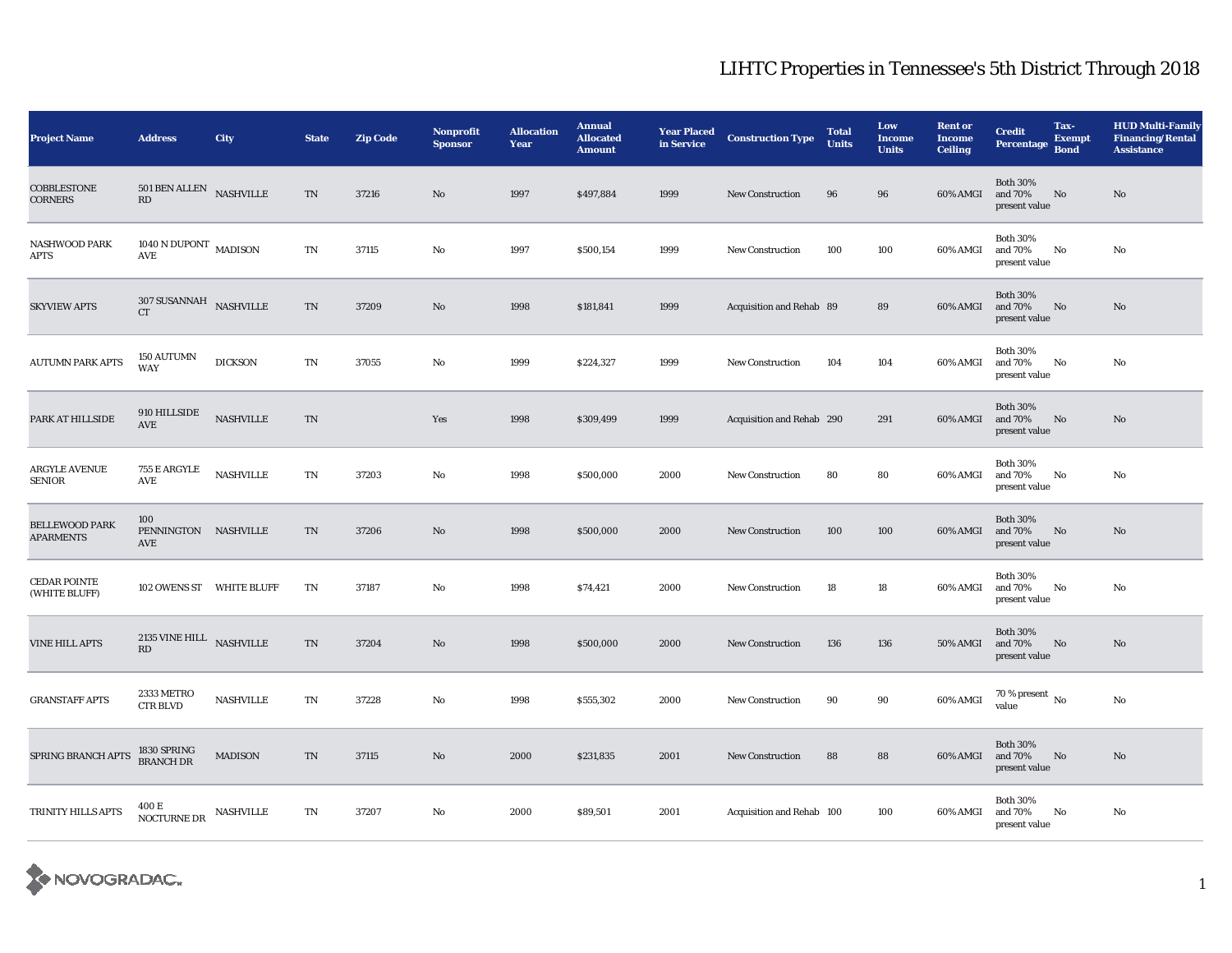| <b>Project Name</b>                               | <b>Address</b>                 | <b>City</b>      | <b>State</b> | <b>Zip Code</b> | <b>Nonprofit</b><br><b>Sponsor</b> | <b>Allocation</b><br>Year | <b>Annual</b><br><b>Allocated</b><br><b>Amount</b> | <b>Year Placed<br/>in Service</b> | <b>Construction Type</b>               | <b>Total</b><br><b>Units</b> | Low<br><b>Income</b><br><b>Units</b> | <b>Rent or</b><br><b>Income</b><br><b>Ceiling</b> | <b>Credit</b><br><b>Percentage</b>          | Tax-<br><b>Exempt</b><br><b>Bond</b> | <b>HUD Multi-Family</b><br><b>Financing/Rental</b><br><b>Assistance</b> |
|---------------------------------------------------|--------------------------------|------------------|--------------|-----------------|------------------------------------|---------------------------|----------------------------------------------------|-----------------------------------|----------------------------------------|------------------------------|--------------------------------------|---------------------------------------------------|---------------------------------------------|--------------------------------------|-------------------------------------------------------------------------|
| <b>BERKSHIRE PLACE</b><br><b>APTS</b>             | 1500 16 PORTER NASHVILLE<br>RD |                  | TN           |                 | $\mathbf{N}\mathbf{o}$             | 2000                      | \$361,863                                          | 2002                              | Both New Construction 200<br>and $A/R$ |                              | 200                                  | 60% AMGI                                          | <b>Both 30%</b><br>and 70%<br>present value | No                                   | $\rm No$                                                                |
| RIVERCHASE APTS                                   | 683 JOSEPH<br>AVE              | <b>NASHVILLE</b> | TN           | 37207           | Yes                                | 1999                      | \$327,264                                          | 2002                              | Acquisition and Rehab 212              |                              | 212                                  | 60% AMGI                                          | <b>Both 30%</b><br>and 70%<br>present value | No                                   | No                                                                      |
| MILLENNIUM APTS                                   | 1714 SEIFRIED<br><b>ST</b>     | <b>NASHVILLE</b> | $\rm TN$     | 37208           | $\rm No$                           | 2000                      | \$184,770                                          | 2002                              | <b>New Construction</b>                | 25                           | 25                                   | 60% AMGI                                          | <b>Both 30%</b><br>and 70%<br>present value | No                                   | $\mathbf{N}\mathbf{o}$                                                  |
| PRESTON TAYLOR<br><b>HOMES I</b>                  | 812 40TH AVE N NASHVILLE       |                  | TN           | 37209           | No                                 | 2000                      | \$391,257                                          | 2002                              | <b>New Construction</b>                | 137                          | 137                                  | 60% AMGI                                          | <b>Both 30%</b><br>and 70%<br>present value | No                                   | No                                                                      |
| DANDRIDGE TOWERS 431 OCALA DR NASHVILLE           |                                |                  | TN           | 37211           | No                                 | 2002                      | \$234,176                                          | 2003                              | Both New Construction 154<br>and $A/R$ |                              | 154                                  | 60% AMGI                                          | <b>Both 30%</b><br>and 70%<br>present value | No                                   | $\mathbf{N}\mathbf{o}$                                                  |
| <b>LAUREL HOUSE APT</b>                           | 1101 LAUREL ST NASHVILLE       |                  | TN           | 37203           | Yes                                | 2001                      | \$287,963                                          | 2003                              | <b>New Construction</b>                | 48                           | 48                                   | 60% AMGI                                          | <b>Both 30%</b><br>and 70%<br>present value | No                                   | $\rm No$                                                                |
| MERCURY COURT APT MURFREESBOR NASHVILLE           | 411<br>O PIKE                  |                  | TN           | 37210           | No.                                | 2001                      | \$130,000                                          | 2003                              | <b>New Construction</b>                | 20                           | 20                                   | 60% AMGI                                          | <b>Both 30%</b><br>and 70%<br>present value | No                                   | No                                                                      |
| TRAILS OF DICKSON II                              | $100\,$ REMINGTON              | <b>DICKSON</b>   | TN           | 37055           | No                                 | 2001                      | \$431,198                                          | 2003                              | <b>New Construction</b>                | 48                           | 48                                   | $60\%$ AMGI                                       | $70$ % present $\,$ No $\,$<br>value        |                                      | $\rm No$                                                                |
| VILLAS AT METRO CEN'I 469 PONDER PL NASHVILLE     |                                |                  | TN           | 37228           | No                                 | 2001                      | \$523,827                                          | 2003                              | <b>New Construction</b>                | 91                           | 91                                   | 60% AMGI                                          | $70\,\%$ present $\,$ No value              |                                      | $\mathbf{N}\mathbf{o}$                                                  |
| SYCAMORE PLACE APTS 1657 HWY 12 S ASHLAND CITY    |                                |                  | TN           | 37015           | No                                 | 2001                      | \$482,000                                          | 2003                              | <b>New Construction</b>                | 96                           | 96                                   | 60% AMGI                                          | $70\,\%$ present $\,$ No value              |                                      | No                                                                      |
| MEADOW CREEK, APTS DICKERSON RD GOODLETTSVILLE TN |                                |                  |              | 37072           | No                                 | 2001                      | \$240,230                                          | 2004                              | <b>New Construction</b>                | 84                           | 84                                   | 60% AMGI                                          | $30$ % present $\,$ No value                |                                      | $\rm No$                                                                |
| <b>SWISS RIDGE APTS</b>                           | 455 SWISS AVE NASHVILLE        |                  | TN           | 37211           | No                                 | 2005                      | \$223,507                                          | 2004                              | <b>New Construction</b>                | 84                           | 84                                   | 60% AMGI                                          | 30 % present $\rm\thinspace_{Yes}$<br>value |                                      | No                                                                      |

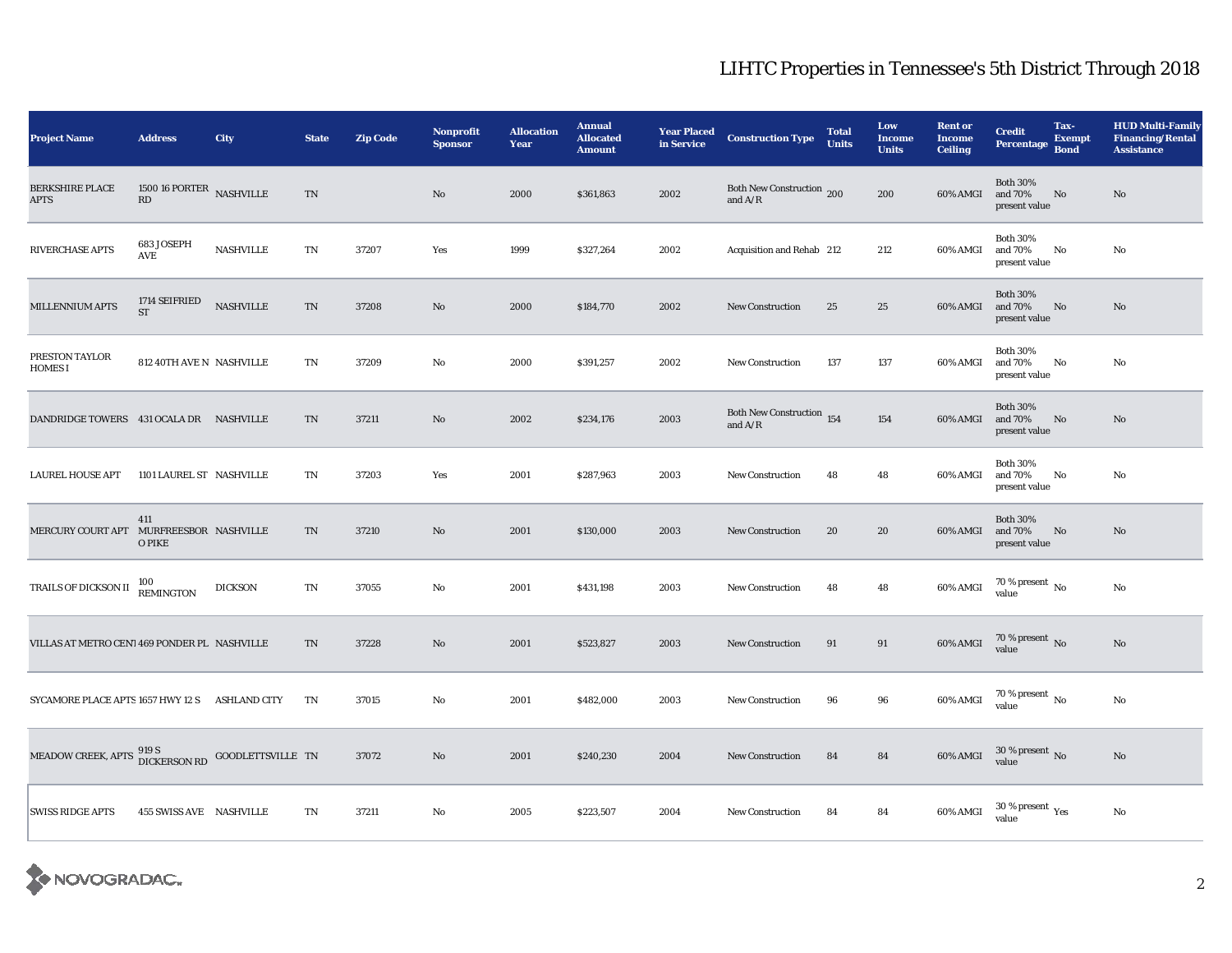| <b>Project Name</b>                                          | <b>Address</b>                                     | <b>City</b>      | <b>State</b> | <b>Zip Code</b> | <b>Nonprofit</b><br><b>Sponsor</b> | <b>Allocation</b><br>Year | <b>Annual</b><br><b>Allocated</b><br><b>Amount</b> | <b>Year Placed<br/>in Service</b> | <b>Construction Type</b>  | <b>Total</b><br><b>Units</b> | Low<br><b>Income</b><br><b>Units</b> | <b>Rent or</b><br><b>Income</b><br><b>Ceiling</b> | <b>Credit</b><br><b>Percentage</b>          | Tax-<br><b>Exempt</b><br><b>Bond</b> | <b>HUD Multi-Family</b><br><b>Financing/Rental</b><br><b>Assistance</b> |
|--------------------------------------------------------------|----------------------------------------------------|------------------|--------------|-----------------|------------------------------------|---------------------------|----------------------------------------------------|-----------------------------------|---------------------------|------------------------------|--------------------------------------|---------------------------------------------------|---------------------------------------------|--------------------------------------|-------------------------------------------------------------------------|
| <b>ELLINGTON VIEW</b><br><b>APTS</b>                         | 104 LEMONT DR NASHVILLE                            |                  | TN           | 37216           | Yes                                | 2002                      | \$219,829                                          | 2005                              | <b>New Construction</b>   | 32                           | $32\,$                               | 60% AMGI                                          | $70\,\%$ present $\,$ No value              |                                      | No                                                                      |
| WEDGEWOOD<br><b>TOWERS</b>                                   | 1195<br>WEDGEWOOD NASHVILLE<br>AVE                 |                  | TN           | 37203           | No                                 | 2004                      | \$2,700,000                                        | 2005                              | Acquisition and Rehab 120 |                              | 120                                  | 60% AMGI                                          | <b>Both 30%</b><br>and 70%<br>present value | No                                   | No                                                                      |
| <b>LAKESIDE APTS</b>                                         | 3940 BELL RD HERMITAGE                             |                  | TN           | 37076           | No                                 | 2003                      | \$359,424                                          | 2005                              | <b>New Construction</b>   | 156                          | 156                                  | 60% AMGI                                          | $70\,\%$ present $\,$ No value              |                                      | No                                                                      |
| <b>HAMILTON CREEK</b><br>APTS                                | 3140 HAMILTON ANTIOCH CHURCH RD                    |                  | TN           | 37013           | Yes                                | 2003                      | \$696,080                                          | 2005                              | <b>New Construction</b>   | 116                          | 116                                  | 60% AMGI                                          | $70\,\%$ present $_{\rm{No}}$               |                                      | No                                                                      |
| <b>HALLMARK AT FISK</b>                                      | 816 17TH AVE N NASHVILLE                           |                  | TN           | 37203           | Yes                                | 2004                      | \$558,028                                          | 2006                              | New Construction          | $90\,$                       | $90\,$                               | 60% AMGI                                          | $70\,\%$ present $\,$ No value              |                                      | $\rm No$                                                                |
| BEASLEY POINTE APTS BEASLEY DR                               |                                                    | <b>DICKSON</b>   | TN           |                 |                                    | 2013                      | \$0\$                                              | Insufficient<br>Data              | Not Indicated             | 64                           | $\bf{0}$                             |                                                   | Not<br>Indicated                            |                                      |                                                                         |
| <b>CUMBERLAND POINTE 2400 BUENA</b><br><b>APTS</b>           | <b>VISTA PIKE</b>                                  | <b>NASHVILLE</b> | TN           | 37218           |                                    | 2013                      | $\$0$                                              | Insufficient<br>Data              | Not Indicated             | 200                          | $\bf{0}$                             |                                                   | Not<br>Indicated                            |                                      |                                                                         |
| <b>HICKORY LAKE APTS</b>                                     | 3940 APACHE<br>TRAIL                               | <b>ANTIOCH</b>   | TN           | 37013           |                                    | 2013                      | $\$0$                                              | Insufficient<br>Data              | Not Indicated             | 322                          | $\bf{0}$                             |                                                   | Not<br>Indicated                            |                                      |                                                                         |
| SEVEN HUNDRED FIVE 705 WOODLAND NASHVILLE<br><b>WOODLAND</b> | ST                                                 |                  | TN           | 37206           |                                    | 2011                      | $\$0$                                              | Insufficient<br>Data              | Not Indicated             | 60                           | $\mathbf 0$                          |                                                   | Not<br>Indicated                            |                                      |                                                                         |
| <b>LEVY PLACE</b>                                            | 303 FOSTER ST. NASHVILLE                           |                  | TN           | 37207           |                                    | 2015                      | $\$0$                                              | Insufficient<br>Data              | Acquisition and Rehab 226 |                              | 226                                  |                                                   | Not<br>Indicated                            |                                      | $\mathbf{N}\mathbf{o}$                                                  |
| THE PADDOCK AT<br><b>GRANDVIEW</b>                           | $230$ W. TRINITY $\hfill$ NASHVILLE<br><b>LANE</b> |                  | TN           | 11111           |                                    | Insufficient<br>Data      | $\$0$                                              | Insufficient<br>Data              | New Construction          | 240                          | 240                                  |                                                   | Not<br>Indicated                            |                                      | $\mathbf{N}\mathbf{o}$                                                  |
| 117 W TRINITY LN                                             | <b>117 W TRINITY</b><br>LN                         | <b>NASHVILLE</b> | TN           | 37207           | No                                 | 1987                      | \$0                                                | 1987                              | Acquisition and Rehab 1   |                              | $\mathbf{1}$                         |                                                   | <b>Both 30%</b><br>and 70%<br>present value | No                                   |                                                                         |

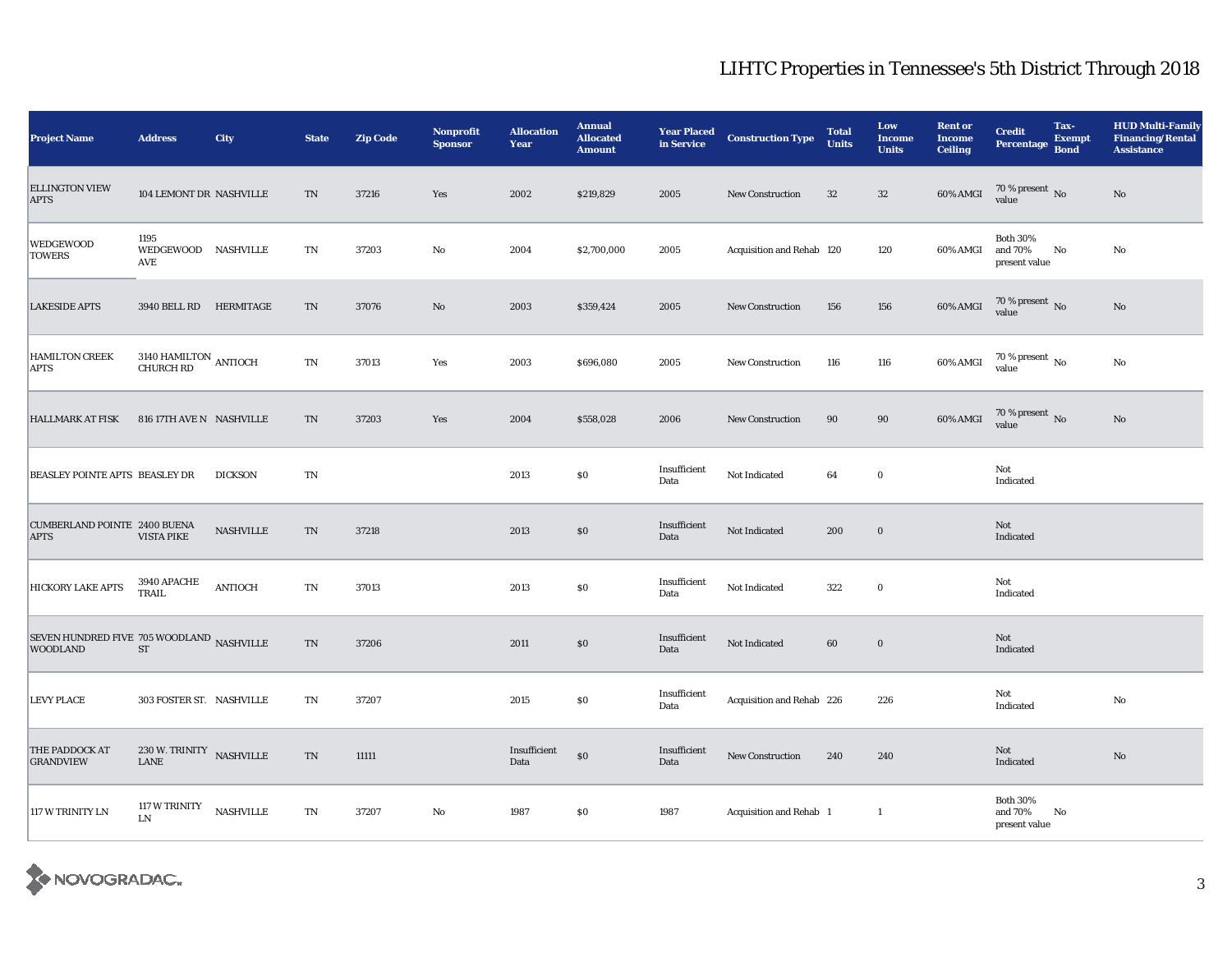| <b>Project Name</b>  | <b>Address</b>                              | <b>City</b>      | <b>State</b>               | <b>Zip Code</b> | <b>Nonprofit</b><br><b>Sponsor</b> | <b>Allocation</b><br>Year | <b>Annual</b><br><b>Allocated</b><br><b>Amount</b> | <b>Year Placed<br/>in Service</b> | <b>Construction Type</b>                      | <b>Total</b><br><b>Units</b> | Low<br><b>Income</b><br><b>Units</b> | <b>Rent or</b><br><b>Income</b><br><b>Ceiling</b> | <b>Credit</b><br><b>Percentage</b>             | Tax-<br><b>Exempt</b><br><b>Bond</b> | <b>HUD Multi-Family</b><br><b>Financing/Rental</b><br><b>Assistance</b> |
|----------------------|---------------------------------------------|------------------|----------------------------|-----------------|------------------------------------|---------------------------|----------------------------------------------------|-----------------------------------|-----------------------------------------------|------------------------------|--------------------------------------|---------------------------------------------------|------------------------------------------------|--------------------------------------|-------------------------------------------------------------------------|
| <b>FIFTH AVE SFD</b> | 1631 FIFTH AVE NASHVILLE<br>N               |                  | $\mathop{\rm TN}\nolimits$ | 37208           |                                    | 1987                      | \$2,070                                            | 1987                              | Acquisition and Rehab 0                       |                              | $\boldsymbol{2}$                     |                                                   | Not<br>Indicated                               | $\rm No$                             | $\rm No$                                                                |
| FIFTH STREET SFD     | 1102 N FIFTH ST NASHVILLE                   |                  | $\mathbf{T}\mathbf{N}$     | 37207           | $\rm No$                           | 1987                      | \$495                                              | 1987                              | Acquisition and Rehab 1                       |                              | $\mathbf{1}$                         |                                                   | $70\,\%$ present $\,$ No value                 |                                      | $\rm No$                                                                |
| 209 A&B PRINCE AVE   | $209\mathrm{A}\:\mathrm{PRINCE}$<br>AVE     | <b>NASHVILLE</b> | $\mathcal{T}\mathcal{N}$   | 37207           | No                                 | 1987                      | \$4,115                                            | 1987                              | <b>New Construction</b>                       | $\boldsymbol{2}$             | $\boldsymbol{2}$                     |                                                   | $70\,\%$ present $\,$ No value                 |                                      | $\rm No$                                                                |
| 909 C&D THOMAS AVE   | 909C THOMAS<br>AVE                          | <b>NASHVILLE</b> | $\mathbf{T}\mathbf{N}$     | 37216           | No                                 | 1987                      | \$4,386                                            | 1987                              | <b>New Construction</b>                       | $\mathbf{2}$                 | $\boldsymbol{2}$                     |                                                   | 70 % present $\,$ No $\,$<br>value             |                                      | $\rm No$                                                                |
| <b>THOMAS A</b>      | 909A THOMAS<br>AVE                          | NASHVILLE        | $\mathcal{T}\mathcal{N}$   | 37216           | $\rm\thinspace No$                 | 1987                      | \$4,397                                            | 1987                              | New Construction                              | $\mathbf{2}$                 | $\sqrt{2}$                           |                                                   | 70 % present $\,$ No $\,$<br>value             |                                      | $\rm No$                                                                |
| 11TH S ST DUPLEX     | 406 S 11TH ST                               | <b>NASHVILLE</b> | $\mathop{\rm TN}\nolimits$ | 37206           | $\mathbf{N}\mathbf{o}$             | 1987                      | \$1,059                                            | 1987                              | Acquisition and Rehab 2                       |                              | $\boldsymbol{2}$                     |                                                   | <b>Both 30%</b><br>and $70\%$<br>present value | No                                   | $\rm No$                                                                |
| TRI-COUNTY DUPLEX    | 1324 PENNOCK NASHVILLE AVE                  |                  | TN                         | 37207           | Yes                                | 1988                      | \$6,840                                            | 1988                              | New Construction                              | $\mathbf{2}$                 | $\boldsymbol{2}$                     |                                                   | $70\,\%$ present $\,$ No value                 |                                      | No                                                                      |
| <b>AVONDALE SFD</b>  | 1218 AVONDALE $\,$ NASHVILLE<br>${\rm CIR}$ |                  | $\mathbf{T}\mathbf{N}$     | 37207           | Yes                                | 1988                      | \$3,821                                            | 1988                              | Both New Construction $\,$ 2<br>and $\rm A/R$ |                              | $\mathbf{1}$                         |                                                   | 70 % present $\,$ No $\,$<br>value             |                                      | $\rm No$                                                                |
| MERIDIAN APT         | 1332 MERIDIAN NASHVILLE<br>ST               |                  | $\mathop{\rm TN}\nolimits$ | 37207           | Yes                                | 1988                      | \$8,136                                            | 1988                              | New Construction                              | $\overline{2}$               | $\mathbf{2}$                         |                                                   | $70\,\%$ present $\,$ No value                 |                                      | $\rm No$                                                                |
| TRI COUNTY DUPLEX    | 1322 PENNOCK NASHVILLE AVE                  |                  | $\mathbf{T}\mathbf{N}$     | 37207           | Yes                                | 1988                      | \$6,840                                            | 1988                              | New Construction                              | $\mathbf{2}$                 | $\boldsymbol{2}$                     |                                                   | 70 % present $\,$ No $\,$<br>value             |                                      | $\rm No$                                                                |
| 14TH AVE N DUPLEX    | $1509\,14\mathrm{TH\,AVE}$ NASHVILLE<br>N   |                  | TN                         | 37208           | Yes                                | 1988                      | \$2,692                                            | 1988                              | Acquisition and Rehab 2                       |                              | $\mathbf{2}$                         |                                                   | 70 % present $\,$ No $\,$<br>value             |                                      | $\mathbf{N}\mathbf{o}$                                                  |
| 22ND AVE N DUPLEX    | 1510 22ND AVE NASHVILLE<br>$\mathbf N$      |                  | $\rm TN$                   | 37208           | Yes                                | 1988                      | \$2,152                                            | 1988                              | Acquisition and Rehab 2                       |                              | $\mathbf{2}$                         |                                                   | $70\,\%$ present $\,$ No value                 |                                      | $\rm No$                                                                |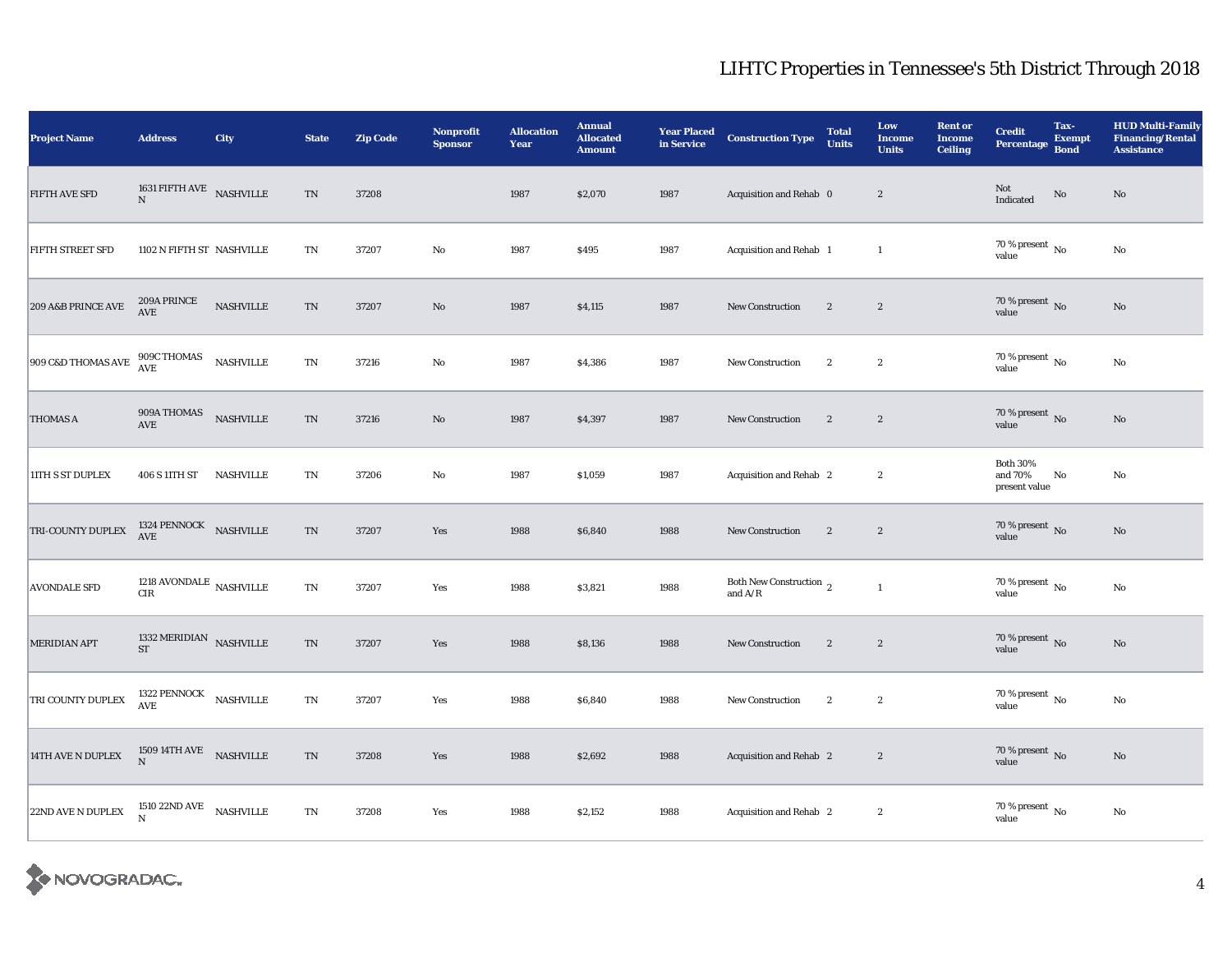| <b>Project Name</b>                       | <b>Address</b>                                                                | <b>City</b>      | <b>State</b>             | <b>Zip Code</b> | <b>Nonprofit</b><br><b>Sponsor</b> | <b>Allocation</b><br>Year | <b>Annual</b><br><b>Allocated</b><br><b>Amount</b> | <b>Year Placed<br/>in Service</b> | <b>Construction Type</b> | <b>Total</b><br><b>Units</b> | Low<br><b>Income</b><br><b>Units</b> | <b>Rent or</b><br><b>Income</b><br><b>Ceiling</b> | <b>Credit</b><br>Percentage                 | Tax-<br><b>Exempt</b><br><b>Bond</b> | <b>HUD Multi-Family</b><br><b>Financing/Rental</b><br><b>Assistance</b> |
|-------------------------------------------|-------------------------------------------------------------------------------|------------------|--------------------------|-----------------|------------------------------------|---------------------------|----------------------------------------------------|-----------------------------------|--------------------------|------------------------------|--------------------------------------|---------------------------------------------------|---------------------------------------------|--------------------------------------|-------------------------------------------------------------------------|
| 5TH AVE N DUPLEX                          | 1615 $\textrm{FIFTH}$ AVE $\,$ NASHVILLE<br>$\mathbf N$                       |                  | $\mathcal{T}\mathcal{N}$ | 37208           | Yes                                | 1988                      | \$2,160                                            | 1988                              | Acquisition and Rehab 1  |                              | $\boldsymbol{2}$                     |                                                   | <b>Both 30%</b><br>and 70%<br>present value | No                                   | No                                                                      |
| <b>SOUTHSIDE II</b>                       | 1625 14TH AVE<br>$\mathbf N$                                                  | <b>NASHVILLE</b> | $\mathbf{T}\mathbf{N}$   | 37208           | Yes                                | 1988                      | \$6,619                                            | 1988                              | <b>New Construction</b>  | $\boldsymbol{2}$             | $\boldsymbol{2}$                     |                                                   | $70\,\%$ present $\,$ No value              |                                      | No                                                                      |
| <b>SOUTHSIDE I</b>                        | 1702 KASSIA ST NASHVILLE                                                      |                  | TN                       | 37207           | Yes                                | 1988                      | \$6,764                                            | 1988                              | <b>New Construction</b>  | $\boldsymbol{2}$             | $\boldsymbol{2}$                     |                                                   | $70\,\%$ present $\,$ No value              |                                      | No                                                                      |
| <b>SOUTHSIDE II -</b><br><b>NUBELL ST</b> | 1717 NUBELL ST NASHVILLE                                                      |                  | $\mathbf{T}\mathbf{N}$   | 37208           | Yes                                | 1988                      | \$6,837                                            | 1988                              | New Construction         | $\boldsymbol{2}$             | $\boldsymbol{2}$                     |                                                   | 70 % present $\,$ No $\,$<br>value          |                                      | No                                                                      |
| <b>SOUTHSIDE I</b>                        | 1726 17TH AVE N NASHVILLE                                                     |                  | TN                       | 37208           | Yes                                | 1988                      | \$6,718                                            | 1988                              | <b>New Construction</b>  | $\mathbf{2}$                 | $\boldsymbol{2}$                     |                                                   | $70\,\%$ present $\,$ No value              |                                      | $\mathbf{N}\mathbf{o}$                                                  |
| <b>SOUTHSIDE I</b>                        | 1727 SEIFRIED<br><b>ST</b>                                                    | NASHVILLE        | $\rm TN$                 | 37208           | Yes                                | 1988                      | \$6,809                                            | 1988                              | <b>New Construction</b>  | $\boldsymbol{2}$             | $\boldsymbol{2}$                     |                                                   | $70\,\%$ present $\,$ No value              |                                      | $\rm No$                                                                |
| <b>SOUTHSIDE I</b>                        | 1745<br>24TH AVE $\begin{array}{ll} \text{NASHVILLE} \\ \text{N} \end{array}$ |                  | $\mbox{TN}$              | 37208           | Yes                                | 1988                      | \$6,800                                            | 1988                              | New Construction         | $\boldsymbol{2}$             | $\boldsymbol{2}$                     |                                                   | $70\,\%$ present $\,$ No value              |                                      | $\mathbf{N}\mathbf{o}$                                                  |
| <b>SOUTHSIDE I</b>                        | 1912 15TH AVE N NASHVILLE                                                     |                  | TN                       | 37208           | Yes                                | 1988                      | \$6,731                                            | 1988                              | New Construction         | $\boldsymbol{2}$             | $\boldsymbol{2}$                     |                                                   | 70 % present $\,$ No $\,$<br>value          |                                      | No                                                                      |
| <b>CEPHAS SFD</b>                         | 1912 CEPHAS ST NASHVILLE                                                      |                  | TN                       | 37208           | No                                 | 1988                      | \$4,050                                            | 1988                              | New Construction         | $\overline{1}$               | $\overline{1}$                       |                                                   | 70 % present $\,$ No $\,$<br>value          |                                      | $\mathbf{N}\mathbf{o}$                                                  |
| SOUTHSIDE II - BERRY<br><b>ST</b>         | 218 BERRY ST NASHVILLE                                                        |                  | $\mathbf{T}\mathbf{N}$   | 37207           | Yes                                | 1988                      | \$3,325                                            | 1988                              | <b>New Construction</b>  | $\blacksquare$               | $\mathbf{1}$                         |                                                   | $70\,\%$ present $\,$ No value              |                                      | $\rm\thinspace No$                                                      |
| <b>BERRY ST APTS</b><br>(NASHVILLE)       | 220 BERRY ST NASHVILLE                                                        |                  | TN                       | 37207           | Yes                                | 1988                      | \$8,136                                            | 1988                              | <b>New Construction</b>  | $\mathbf{2}$                 | $\boldsymbol{2}$                     |                                                   | $70\,\%$ present $\,$ No value              |                                      | $\rm No$                                                                |
| <b>SOUTHSIDE I</b>                        | $2230\,15 \mathrm{TH\, AVE}$ NASHVILLE<br>$\mathbf N$                         |                  | $\rm TN$                 | 37208           | Yes                                | 1988                      | \$6,690                                            | 1988                              | New Construction         | $\mathbf{2}$                 | $\boldsymbol{2}$                     |                                                   | $70\,\%$ present $\,$ No value              |                                      | $\rm No$                                                                |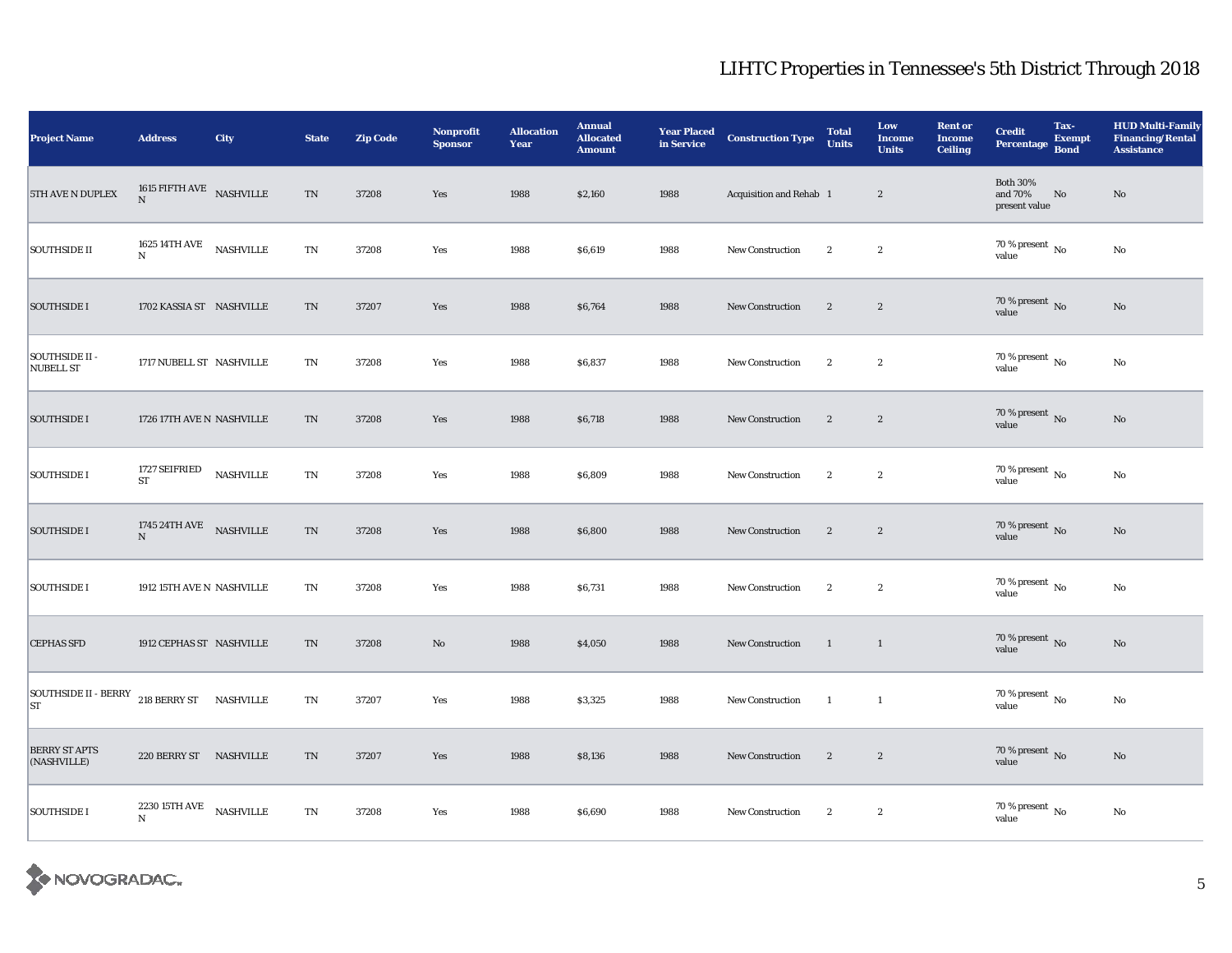| <b>Project Name</b>                       | <b>Address</b>                                          | <b>City</b>      | <b>State</b>             | <b>Zip Code</b> | <b>Nonprofit</b><br><b>Sponsor</b> | <b>Allocation</b><br>Year | <b>Annual</b><br><b>Allocated</b><br><b>Amount</b> | <b>Year Placed<br/>in Service</b> | <b>Construction Type</b> | <b>Total</b><br><b>Units</b> | Low<br><b>Income</b><br><b>Units</b> | <b>Rent or</b><br><b>Income</b><br><b>Ceiling</b> | <b>Credit</b><br>Percentage                 | Tax-<br><b>Exempt</b><br><b>Bond</b> | <b>HUD Multi-Family</b><br><b>Financing/Rental</b><br><b>Assistance</b> |
|-------------------------------------------|---------------------------------------------------------|------------------|--------------------------|-----------------|------------------------------------|---------------------------|----------------------------------------------------|-----------------------------------|--------------------------|------------------------------|--------------------------------------|---------------------------------------------------|---------------------------------------------|--------------------------------------|-------------------------------------------------------------------------|
| <b>BUCHANAN DUPLEX</b>                    | 2311 BUCHANAN $_{\rm NASHVILLE}$<br><b>ST</b>           |                  | $\rm TN$                 | 37208           | Yes                                | 1988                      | \$2,448                                            | 1988                              | Acquisition and Rehab 2  |                              | $\boldsymbol{2}$                     |                                                   | <b>Both 30%</b><br>and 70%<br>present value | No                                   | $\rm No$                                                                |
| THOMAS FOUR-PLEX                          | 2315 SEIFRIED<br><b>ST</b>                              | <b>NASHVILLE</b> | TN                       | 37208           | $\mathbf{N}\mathbf{o}$             | 1988                      | \$13,770                                           | 1988                              | <b>New Construction</b>  | $\overline{4}$               | $\overline{4}$                       |                                                   | $70\,\%$ present $\,$ No value              |                                      | $\rm No$                                                                |
| $23\mathrm{RD}$ AVE N DUPLEX              | 1414 23RD AVE NASHVILLE N                               |                  | $\mathcal{T}\mathcal{N}$ | 37208           | $\rm No$                           | 1988                      | \$7,380                                            | 1988                              | <b>New Construction</b>  | $\boldsymbol{2}$             | $\boldsymbol{2}$                     |                                                   | $70\,\%$ present $\,$ No value              |                                      | $\rm\thinspace No$                                                      |
| 23RD AVE N DUPLEX                         | 1412 23RD AVE NASHVILLE                                 |                  | $\mathbf{T}\mathbf{N}$   | 37208           | $\mathbf{No}$                      | 1988                      | \$7,380                                            | 1988                              | New Construction         | $\boldsymbol{2}$             | $\boldsymbol{2}$                     |                                                   | 70 % present $\hbox{~No}$<br>value          |                                      | No                                                                      |
| 1410 23RD AVE N                           | 1410 23RD AVE NASHVILLE<br>$\mathbf N$                  |                  | $\rm TN$                 | 37208           | No                                 | 1988                      | \$0                                                | 1988                              | <b>New Construction</b>  | $\mathbf{2}$                 | $\boldsymbol{2}$                     |                                                   | <b>Both 30%</b><br>and 70%<br>present value | No                                   |                                                                         |
| 23RD AVE N DUPLEX                         | 1408 23RD AVE NASHVILLE N                               |                  | $\mathbf{T}\mathbf{N}$   | 37208           | $\rm\thinspace No$                 | 1988                      | \$0                                                | 1988                              | New Construction         | $\boldsymbol{2}$             | $\boldsymbol{2}$                     |                                                   | 70 % present $\,$ No $\,$<br>value          |                                      |                                                                         |
| 14TH AVE N DUPLEX                         | 2418 14TH AVE NASHVILLE N                               |                  | $\rm TN$                 | 37208           | No                                 | 1988                      | \$7,494                                            | 1988                              | <b>New Construction</b>  | $\mathbf{2}$                 | $\mathbf{2}$                         |                                                   | $70\,\%$ present $\,$ No value              |                                      | No                                                                      |
| SOUTHSIDE II -<br><b>GEORGIA AVE</b>      | 2833 GEORGIA NASHVILLE<br>$\operatorname{\mathsf{AVE}}$ |                  | $\mathbf{T}\mathbf{N}$   | 37209           | Yes                                | 1988                      | \$6,612                                            | 1988                              | New Construction         | $\boldsymbol{2}$             | $\boldsymbol{2}$                     |                                                   | $70\,\%$ present $\,$ No value              |                                      | $\rm No$                                                                |
| <b>DURBIN DUPLEX</b>                      | 323 33RD AVE N NASHVILLE                                |                  | TN                       | 37209           | $\mathbf{N}\mathbf{o}$             | 1988                      | \$7,296                                            | 1988                              | New Construction         | $\mathbf{2}$                 | $\boldsymbol{2}$                     |                                                   | 70 % present $\,$ No $\,$<br>value          |                                      | $\mathbf{N}\mathbf{o}$                                                  |
| <b>PARK AVE DUPLEX</b>                    | 3523 PARK AVE NASHVILLE                                 |                  | TN                       | 37209           | Yes                                | 1988                      | \$7,296                                            | 1988                              | New Construction         | $\mathbf{2}$                 | $\boldsymbol{2}$                     |                                                   | $70\,\%$ present $\,$ No value              |                                      | $\rm\thinspace No$                                                      |
| PARK AVENUE HOUSE 3706 PARK AVE NASHVILLE |                                                         |                  | TN                       | 37209           | No                                 | 1988                      | \$7,296                                            | 1988                              | <b>New Construction</b>  | $\sqrt{2}$                   | $\boldsymbol{2}$                     |                                                   | $70\,\%$ present $\,$ No value              |                                      | $\rm No$                                                                |
| 3708 PARK AVE<br><b>DUPLEX</b>            | 3708 PARK AVE NASHVILLE                                 |                  | TN                       | 37209           | Yes                                | 1988                      | \$730                                              | 1988                              | <b>New Construction</b>  | $\boldsymbol{2}$             | $\boldsymbol{2}$                     |                                                   | $70$ % present $\,$ No value                |                                      | No                                                                      |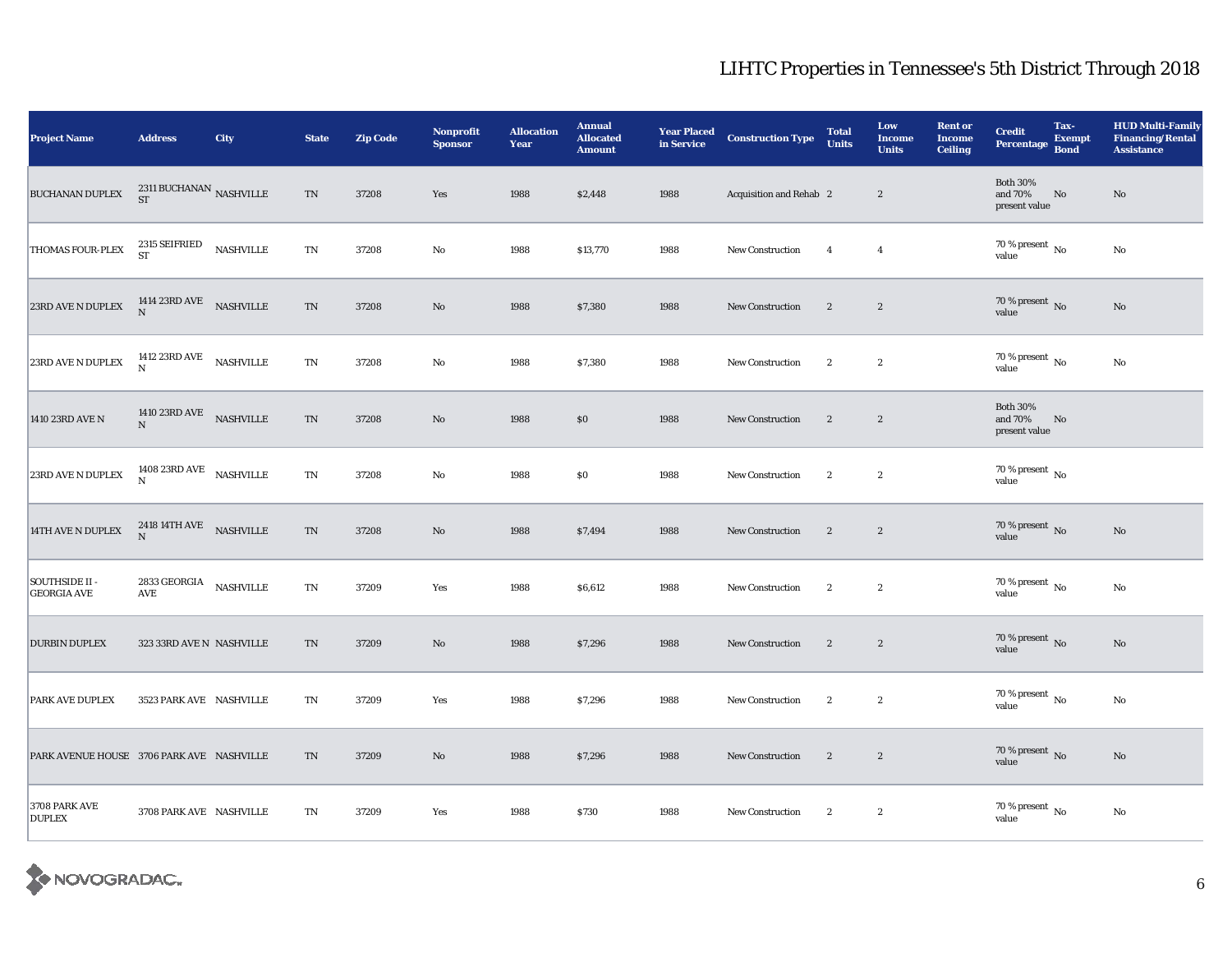| <b>Project Name</b>                          | <b>Address</b>              | City                                | <b>State</b> | <b>Zip Code</b> | <b>Nonprofit</b><br><b>Sponsor</b> | <b>Allocation</b><br>Year | <b>Annual</b><br><b>Allocated</b><br><b>Amount</b> | <b>Year Placed<br/>in Service</b> | <b>Construction Type</b> | <b>Total</b><br><b>Units</b> | Low<br><b>Income</b><br><b>Units</b> | <b>Rent or</b><br><b>Income</b><br><b>Ceiling</b> | <b>Credit</b><br><b>Percentage</b> | Tax-<br><b>Exempt</b><br><b>Bond</b> | <b>HUD Multi-Family</b><br><b>Financing/Rental</b><br><b>Assistance</b> |
|----------------------------------------------|-----------------------------|-------------------------------------|--------------|-----------------|------------------------------------|---------------------------|----------------------------------------------------|-----------------------------------|--------------------------|------------------------------|--------------------------------------|---------------------------------------------------|------------------------------------|--------------------------------------|-------------------------------------------------------------------------|
| <b>BRANTLEY DUPLEX</b>                       | 410 37TH AVE N NASHVILLE    |                                     | $\rm TN$     | 37209           | Yes                                | 1988                      | \$7,296                                            | 1988                              | <b>New Construction</b>  | $\boldsymbol{2}$             | $\boldsymbol{2}$                     |                                                   | 70 % present $\,$ No $\,$<br>value |                                      | $\rm No$                                                                |
| SOUTHSIDE II -<br>YOKLEY DR                  | 530 YOKLEY DR NASHVILLE     |                                     | TN           | 37207           | Yes                                | 1988                      | \$6,855                                            | 1988                              | <b>New Construction</b>  | $\boldsymbol{2}$             | $\boldsymbol{2}$                     |                                                   | $70\,\%$ present $\,$ No value     |                                      | No                                                                      |
| NORTH 2ND ST APT                             | $619$ N SECOND ST           | NASHVILLE                           | $\rm TN$     | 37207           | Yes                                | 1988                      | \$8,136                                            | 1988                              | <b>New Construction</b>  | $\mathbf{2}$                 | $\boldsymbol{2}$                     |                                                   | $70\,\%$ present $\,$ No value     |                                      | No                                                                      |
| NORTH 2ND ST APT                             | $908$ N SECOND<br><b>ST</b> | $\operatorname{\mathsf{NASHVILLE}}$ | TN           | 37207           | Yes                                | 1988                      | \$8,136                                            | 1988                              | New Construction         | $\mathbf{2}$                 | $\boldsymbol{2}$                     |                                                   | 70 % present $\hbox{~No}$<br>value |                                      | $\rm No$                                                                |
| CHARLIE PLACE DUPLE 828 CHARLIE PL NASHVILLE |                             |                                     | TN           | 37207           | No                                 | 1988                      | \$25,620                                           | 1988                              | New Construction         | $7\phantom{.0}$              | $\overline{7}$                       |                                                   | $70\,\%$ present $\,$ No value     |                                      | $\rm No$                                                                |
| <b>DICKSON APTS</b>                          | $108$ BLURTON $\,$<br>DR    | <b>DICKSON</b>                      | TN           | 37055           | Yes                                | 1988                      | \$44,636                                           | 1988                              | <b>New Construction</b>  | 32                           | $32\,$                               |                                                   | 30 % present $\,$ No $\,$<br>value |                                      | $\rm No$                                                                |
| DICKSON VILLAGE APTS 149 HAYES CIR DICKSON   |                             |                                     | $\rm TN$     | 37055           | Yes                                | 1988                      | \$68,507                                           | 1988                              | <b>New Construction</b>  | 48                           | 48                                   |                                                   | $30\,\%$ present $\,$ No value     |                                      | No                                                                      |
| <b>DAKOTA DUPLEX</b>                         | 3607 DAKOTA<br>AVE          | <b>NASHVILLE</b>                    | TN           | 37209           | No                                 | 1988                      | \$7,296                                            | 1988                              | New Construction         | $\mathbf{2}$                 | $\boldsymbol{2}$                     |                                                   | 70 % present $\,$ No $\,$<br>value |                                      | No                                                                      |
| <b>PARK AVE DUPLEX</b>                       | 3702 PARK AVE NASHVILLE     |                                     | TN           | 37209           | No                                 | 1988                      | \$7,300                                            | 1988                              | New Construction         | $\mathbf{2}$                 | $\mathbf{2}$                         |                                                   | 70 % present $\,$ No $\,$<br>value |                                      | No                                                                      |
| <b>WESTFALL DUPLEX</b>                       | 414 37TH AVE N NASHVILLE    |                                     | TN           | 37209           | No                                 | 1988                      | \$7,296                                            | 1988                              | <b>New Construction</b>  | $\mathbf{2}$                 | $\boldsymbol{2}$                     |                                                   | 70 % present $\,$ No $\,$<br>value |                                      | $\rm No$                                                                |
| <b>RESHA APT</b>                             | 3204 RESHA LN NASHVILLE     |                                     | TN           | 37218           | Yes                                | 1988                      | \$8,136                                            | 1988                              | <b>New Construction</b>  | $\mathbf{2}$                 | $\boldsymbol{2}$                     |                                                   | $70\,\%$ present $\,$ No value     |                                      | No                                                                      |
| 35TH AVE APT                                 | 411 35TH AVE N NASHVILLE    |                                     | TN           | 37209           | Yes                                | 1988                      | \$16,272                                           | 1988                              | <b>New Construction</b>  | $\overline{4}$               | $\overline{4}$                       |                                                   | 70 % present $\,$ No $\,$<br>value |                                      | No                                                                      |

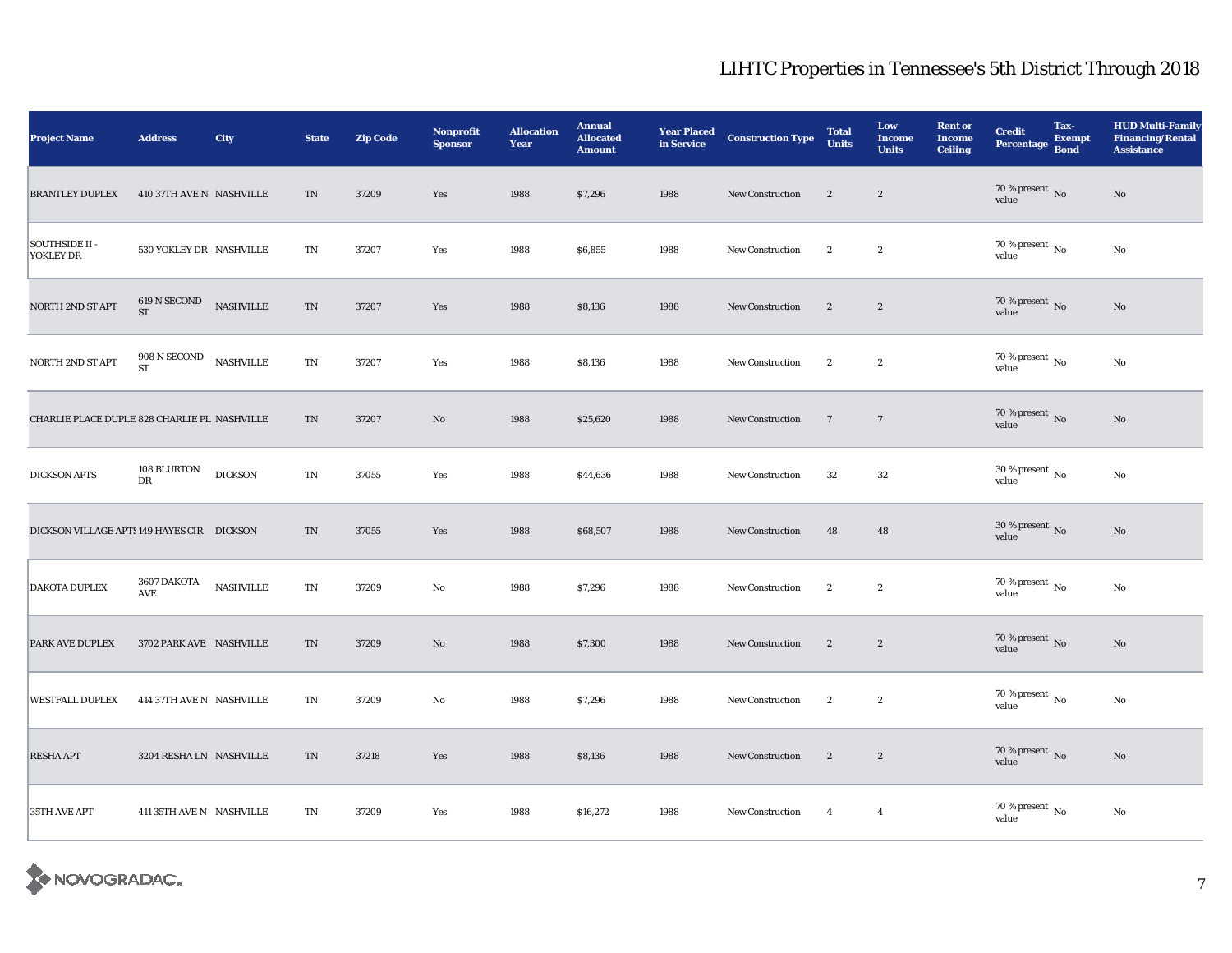| <b>Project Name</b> | <b>Address</b>                               | City             | <b>State</b>             | <b>Zip Code</b> | Nonprofit<br><b>Sponsor</b> | <b>Allocation</b><br>Year | <b>Annual</b><br><b>Allocated</b><br><b>Amount</b> |      | <b>Year Placed Construction Type</b><br>in Service <b>Construction</b> Type | <b>Total</b><br><b>Units</b> | Low<br><b>Income</b><br><b>Units</b> | <b>Rent or</b><br><b>Income</b><br><b>Ceiling</b> | <b>Credit</b><br><b>Percentage</b>          | Tax-<br><b>Exempt</b><br><b>Bond</b> | <b>HUD Multi-Family</b><br><b>Financing/Rental</b><br><b>Assistance</b> |
|---------------------|----------------------------------------------|------------------|--------------------------|-----------------|-----------------------------|---------------------------|----------------------------------------------------|------|-----------------------------------------------------------------------------|------------------------------|--------------------------------------|---------------------------------------------------|---------------------------------------------|--------------------------------------|-------------------------------------------------------------------------|
| 22ND AVE N SFD      | 1512 22ND AVE<br>N                           | <b>NASHVILLE</b> | $\mathcal{T}\mathcal{N}$ | 37208           | Yes                         | 1988                      | \$4,286                                            | 1988 | New Construction                                                            | $\overline{1}$               | $\mathbf{1}$                         |                                                   | $70\%$ present No<br>value                  |                                      | $\rm No$                                                                |
| <b>SHELBY APTS</b>  | 113 SHELBY AVE NASHVILLE                     |                  | $\mathbf{T}\mathbf{N}$   | 37213           | $\rm No$                    | 1988                      | \$3,003                                            | 1988 | Acquisition and Rehab 4                                                     |                              | $\overline{4}$                       |                                                   | <b>Both 30%</b><br>and 70%<br>present value | No                                   | No                                                                      |
| <b>DENNIS APTS</b>  | 429 DENNIS DR NASHVILLE                      |                  | TN                       | 37207           | Yes                         | 1988                      | \$16,272                                           | 1988 | New Construction                                                            | $\overline{4}$               | $\overline{4}$                       |                                                   | $70\,\%$ present $\,$ No value              |                                      | No                                                                      |
| <b>SOUTHSIDE I</b>  | $3535$ BROOKWAY DR $\,$ NASHVILLE            |                  | $\mathbf{T}\mathbf{N}$   | 37207           | Yes                         | 1988                      | \$68,048                                           | 1988 | <b>New Construction</b>                                                     | 63                           | 15                                   |                                                   | 70 % present $\,$ No $\,$<br>value          |                                      | No                                                                      |
| 926 N 6TH ST        | 926 SIXTH AVE $$\sf{NASHVILLE}\normalsize$ N |                  | $\mathcal{T}\mathcal{N}$ | 37219           | Yes                         | 1988                      | \$6,718                                            | 1988 | New Construction                                                            | $\mathbf{2}$                 | $\mathbf{2}$                         |                                                   | $70\,\%$ present $\,$ No value              |                                      | $\rm No$                                                                |
| <b>SOUTHSIDE II</b> | 711 S 11TH ST                                | NASHVILLE        | $\mathbf{T}\mathbf{N}$   | 37206           | Yes                         | 1988                      | \$6,718                                            | 1988 | New Construction                                                            | $\boldsymbol{2}$             | $\boldsymbol{2}$                     |                                                   | $70\,\%$ present $\,$ No value              |                                      | $\rm No$                                                                |
| <b>SOUTHSIDE II</b> | $2210\ 24\mathrm{TH\,AVE}$ NASHVILLE<br>N    |                  | $\mathcal{T}\mathcal{N}$ | 37208           | Yes                         | 1988                      | \$6,718                                            | 1988 | New Construction                                                            | $\mathbf{2}$                 | $\mathbf{2}$                         |                                                   | 70 % present $\,$ No $\,$<br>value          |                                      | No                                                                      |
| <b>SOUTHSIDE I</b>  | 139 ELMHURST $$\tt NASHville$$<br>AVE        |                  | $\mathbf{T}\mathbf{N}$   | 37207           | Yes                         | 1988                      | \$6,720                                            | 1988 | New Construction                                                            | $\mathbf{2}$                 | $\mathbf{2}$                         |                                                   | 70 % present $\,$ No $\,$<br>value          |                                      | No                                                                      |
| <b>SOUTHSIDE I</b>  | 409 REVELS DR NASHVILLE                      |                  | TN                       | 37207           | Yes                         | 1988                      | \$6,763                                            | 1988 | <b>New Construction</b>                                                     | $\mathbf{2}$                 | $\mathbf{2}$                         |                                                   | $70\,\%$ present $\,$ No value              |                                      | $\rm No$                                                                |
| <b>SOUTHSIDE I</b>  | $304$ BELLSHIRE $\,$ NASHVILLE TER CT        |                  | $\mathbf{T}\mathbf{N}$   | 37207           | No                          | 1988                      | \$26,891                                           | 1988 | <b>New Construction</b>                                                     | $6\phantom{.0}$              | $5\phantom{.0}$                      |                                                   | $70\,\%$ present $\,$ No value              |                                      | No                                                                      |
| <b>SOUTHSIDE II</b> | 126 FERN AVE NASHVILLE                       |                  | TN                       | 37207           | Yes                         | 1988                      | \$33,722                                           | 1988 | <b>New Construction</b>                                                     | 10                           | 10                                   |                                                   | $70\,\%$ present $\,$ No value              |                                      | No                                                                      |
| <b>SOUTHSIDE</b>    | 3310 FELICIA ST NASHVILLE                    |                  | $\mathbf{T}\mathbf{N}$   | 37209           | Yes                         | 1988                      | \$20,738                                           | 1988 | <b>New Construction</b>                                                     | $6\phantom{.0}$              | 6                                    |                                                   | $70\,\%$ present $\,$ No value              |                                      | No                                                                      |

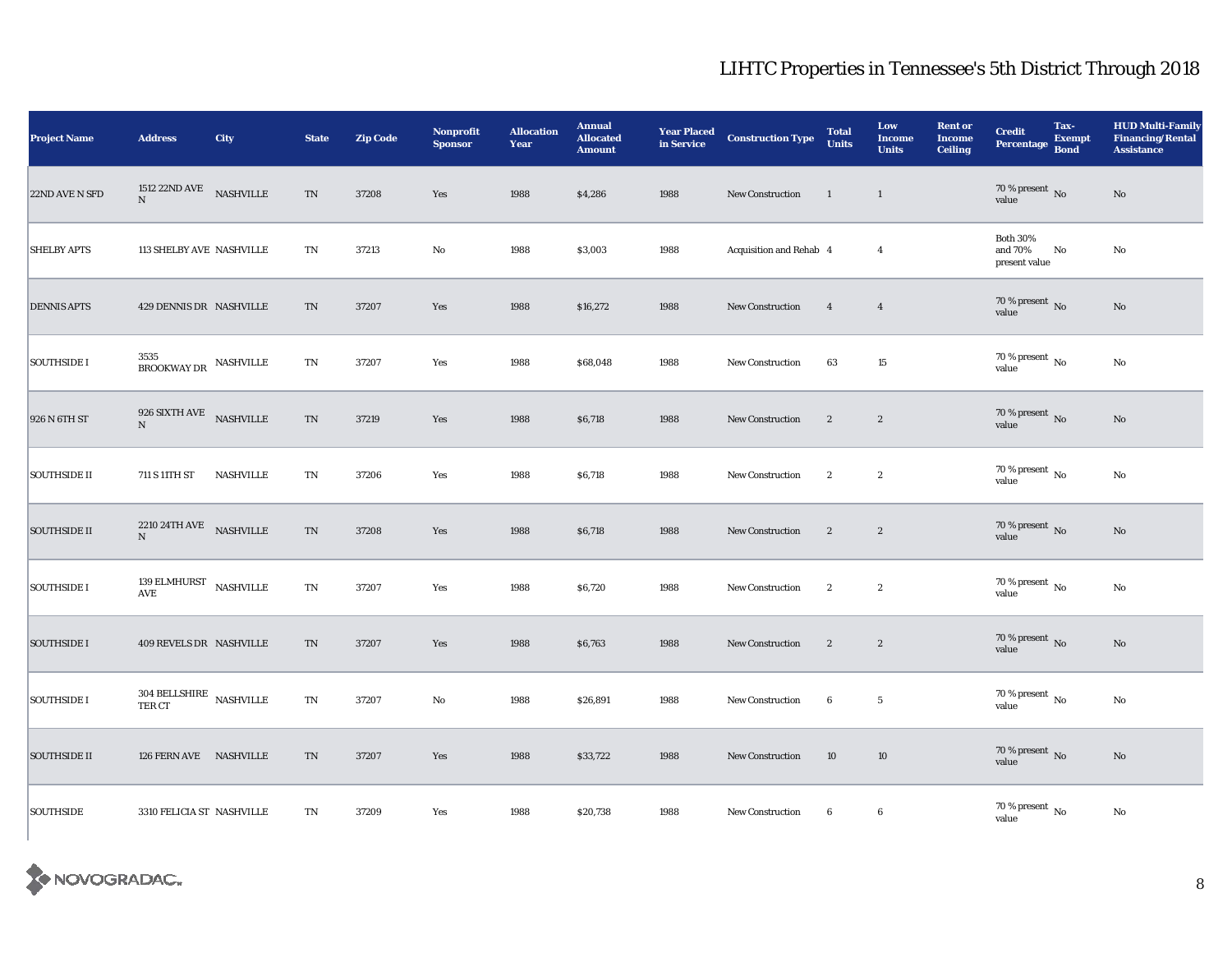| Project Name                   | <b>Address</b>                                            | City             | <b>State</b> | <b>Zip Code</b> | Nonprofit<br><b>Sponsor</b> | <b>Allocation</b><br>Year | <b>Annual</b><br><b>Allocated</b><br><b>Amount</b> | <b>Year Placed<br/>in Service</b> | <b>Construction Type</b>  | <b>Total</b><br><b>Units</b> | Low<br><b>Income</b><br><b>Units</b> | <b>Rent or</b><br><b>Income</b><br><b>Ceiling</b> | <b>Credit</b><br><b>Percentage</b>          | Tax-<br><b>Exempt</b><br><b>Bond</b> | <b>HUD Multi-Family</b><br><b>Financing/Rental</b><br><b>Assistance</b> |
|--------------------------------|-----------------------------------------------------------|------------------|--------------|-----------------|-----------------------------|---------------------------|----------------------------------------------------|-----------------------------------|---------------------------|------------------------------|--------------------------------------|---------------------------------------------------|---------------------------------------------|--------------------------------------|-------------------------------------------------------------------------|
| 23RD AVE N DUPLEX              | 1408 23RD AVE NASHVILLE<br>$\mathbf{N}$                   |                  | $\mbox{TN}$  | 37208           | No                          | 1988                      | \$7,380                                            | 1988                              | <b>New Construction</b>   | $\mathbf{2}$                 | $\sqrt{2}$                           |                                                   | $70\,\%$ present $\,$ No value              |                                      | $\rm No$                                                                |
| $14\mathrm{TH}$ AVE N DUPLEX   | 2420 14TH AVE NASHVILLE N                                 |                  | TN           | 37208           |                             | 1988                      | \$7,494                                            | 1988                              | <b>New Construction</b>   | $\bf{0}$                     | $\boldsymbol{2}$                     |                                                   | Not<br>Indicated                            | $\rm No$                             | No                                                                      |
| <b>LITTON APTS</b>             | 1120 LITTON<br>AVE                                        | <b>NASHVILLE</b> | TN           | 37216           | Yes                         | 1988                      | \$295,199                                          | 1989                              | Acquisition and Rehab 162 |                              | 162                                  |                                                   | $70\,\%$ present $\,$ No value              |                                      | No                                                                      |
| WOODLAND ST SFD                | 1311<br>WOODLAND ST $\,$ NASHVILLE                        |                  | TN           | 37206           | No                          | 1989                      | \$2,649                                            | 1989                              | Acquisition and Rehab 1   |                              | $\mathbf{1}$                         |                                                   | <b>Both 30%</b><br>and 70%<br>present value | No                                   | No                                                                      |
| <b>SOUTHSIDE III</b>           | 1704<br>WESTCHESTER NASHVILLE<br>DR                       |                  | TN           | 37207           | Yes                         | 1988                      | \$9,167                                            | 1989                              | New Construction          | $\overline{2}$               | $\sqrt{2}$                           |                                                   | $70\,\%$ present $\,$ No value              |                                      | $\rm No$                                                                |
| <b>SOUTHSIDE III</b>           | 1705<br>WESTCHESTER NASHVILLE<br>DR                       |                  | TN           | 37207           | Yes                         | 1988                      | \$9,167                                            | 1989                              | <b>New Construction</b>   | $\mathbf{2}$                 | $\boldsymbol{2}$                     |                                                   | $70\,\%$ present $\,$ No value              |                                      | $\rm No$                                                                |
| <b>SOUTHSIDE III</b>           | 1708<br>WESTCHESTER NASHVILLE<br>DR                       |                  | TN           | 37207           | Yes                         | 1988                      | \$9,177                                            | 1989                              | New Construction          | $\mathbf{2}$                 | $\sqrt{2}$                           |                                                   | $70\,\%$ present $\,$ No value              |                                      | No                                                                      |
| <b>SOUTHSIDE III</b>           | 1712<br>WESTCHESTER NASHVILLE<br>DR                       |                  | TN           | 37207           | Yes                         | 1988                      | \$9,167                                            | 1989                              | <b>New Construction</b>   | $\mathbf{2}$                 | $\boldsymbol{2}$                     |                                                   | 70 % present $\,$ No $\,$<br>value          |                                      | No                                                                      |
| <b>SOUTHSIDE III</b>           | 3304<br>$\operatorname{\mathsf{BROOKDALE\,DR}}$ NASHVILLE |                  | TN           | 37207           | Yes                         | 1988                      | \$9,167                                            | 1989                              | New Construction          | $\overline{2}$               | $\sqrt{2}$                           |                                                   | 70 % present $\,$ No $\,$<br>value          |                                      | No                                                                      |
| <b>SOUTHSIDE III</b>           | 3305<br>$\operatorname{\mathsf{BROOKDALE\,DR}}$ NASHVILLE |                  | TN           | 37207           | Yes                         | 1989                      | \$9,167                                            | 1989                              | <b>New Construction</b>   | $\mathbf{2}$                 | $\boldsymbol{2}$                     |                                                   | 70 % present $\,$ No $\,$<br>value          |                                      | $\mathbf{N}\mathbf{o}$                                                  |
| 3323 PARK AVE<br><b>DUPLEX</b> | 3323 PARK AVE NASHVILLE                                   |                  | TN           | 37209           | No                          | 1989                      | \$7,582                                            | 1989                              | <b>New Construction</b>   | $\mathbf{2}$                 | $\sqrt{2}$                           |                                                   | $70\,\%$ present $\,$ No value              |                                      | No                                                                      |
| <b>SOUTHSIDE III</b>           | $3417\,\mathrm{MEADOW}$ NASHVILLE<br><b>CT</b>            |                  | TN           | 37207           | Yes                         | 1989                      | \$9,167                                            | 1989                              | <b>New Construction</b>   | $\mathbf{2}$                 | $\boldsymbol{2}$                     |                                                   | $70$ % present $\,$ No value                |                                      | No                                                                      |

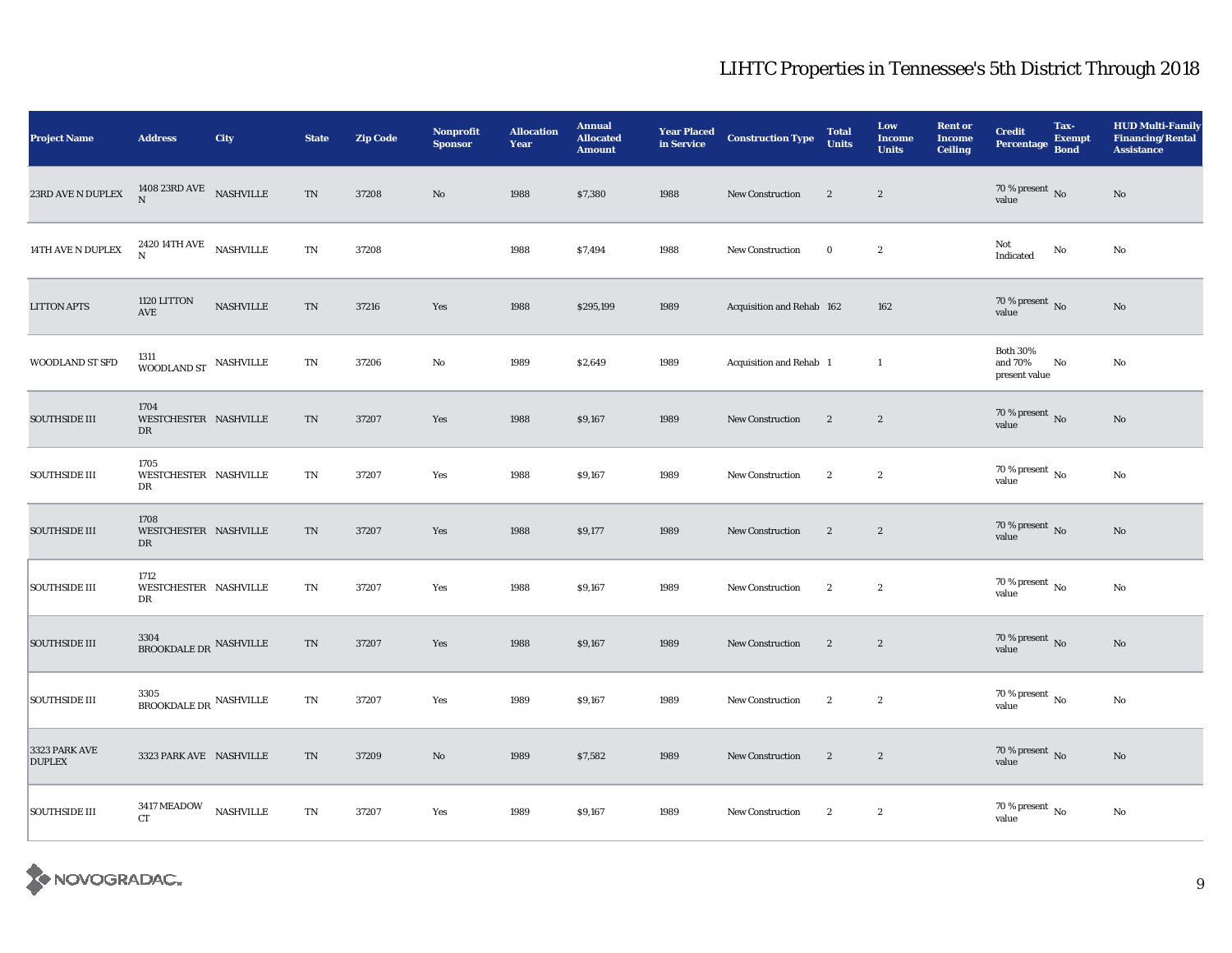| <b>Project Name</b>                      | <b>Address</b>                                | City             | <b>State</b>             | <b>Zip Code</b> | <b>Nonprofit</b><br><b>Sponsor</b> | <b>Allocation</b><br>Year | <b>Annual</b><br><b>Allocated</b><br><b>Amount</b> | <b>Year Placed<br/>in Service</b> | <b>Construction Type</b>  | <b>Total</b><br><b>Units</b> | Low<br><b>Income</b><br><b>Units</b> | <b>Rent or</b><br><b>Income</b><br><b>Ceiling</b> | <b>Credit</b><br><b>Percentage</b>          | Tax-<br><b>Exempt</b><br><b>Bond</b> | <b>HUD Multi-Family</b><br><b>Financing/Rental</b><br><b>Assistance</b> |
|------------------------------------------|-----------------------------------------------|------------------|--------------------------|-----------------|------------------------------------|---------------------------|----------------------------------------------------|-----------------------------------|---------------------------|------------------------------|--------------------------------------|---------------------------------------------------|---------------------------------------------|--------------------------------------|-------------------------------------------------------------------------|
| <b>SOUTHSIDE III</b>                     | $3421\,\mathrm{MEADOW}$<br><b>CT</b>          | <b>NASHVILLE</b> | $\mathcal{T}\mathcal{N}$ | 37207           | Yes                                | 1989                      | \$9,167                                            | 1989                              | <b>New Construction</b>   | $\mathbf{2}$                 | $\sqrt{2}$                           |                                                   | $70\,\%$ present $\,$ No value              |                                      | $\rm No$                                                                |
| <b>VESTAL W FIFTH</b><br><b>DWELLING</b> | 713 1/2 W FIFTH DICKSON<br>${\rm ST}$         |                  | $\mathbf{T}\mathbf{N}$   | 37055           | No                                 | 1989                      | \$1,463                                            | 1989                              | Acquisition and Rehab 1   |                              | $\mathbf{1}$                         |                                                   | 70 % present $\,$ No $\,$<br>value          |                                      | No                                                                      |
| <b>BELL DUPLEX</b>                       | 3511 PARK AVE NASHVILLE                       |                  | TN                       | 37209           | No                                 | 1989                      | \$7,760                                            | 1989                              | <b>New Construction</b>   | $\mathbf{2}$                 | $\boldsymbol{2}$                     |                                                   | $70\,\%$ present $\,$ No value              |                                      | No                                                                      |
| <b>BLUFF TRACE APTS</b>                  | 2235 HWY 47 N WHITE BLUFF                     |                  | TN                       | 37187           | Yes                                | 1989                      | \$36,865                                           | 1989                              | <b>New Construction</b>   | 24                           | 24                                   |                                                   | 30 % present $\,$ No $\,$<br>value          |                                      | $\rm No$                                                                |
| <b>HOOSER PROPERTIES</b>                 | 1507<br>WOODLAND ST NASHVILLE                 |                  | $\rm TN$                 | 37206           | Yes                                | 1989                      | \$1,628                                            | 1989                              | Acquisition and Rehab 1   |                              | $\mathbf{1}$                         |                                                   | 70 % present $\,$ No $\,$<br>value          |                                      | $\rm No$                                                                |
| <b>REGENCY APTS</b>                      | $2706$ GLENROSE $\,$ NASHVILLE AVE            |                  | TN                       | 37210           | Yes                                | 1987                      | \$87,280                                           | 1989                              | Acquisition and Rehab 108 |                              | 108                                  |                                                   | <b>Both 30%</b><br>and 70%<br>present value | No                                   | No                                                                      |
| <b>SOUTHSIDE III</b>                     | $3415\,\mathrm{MEADOW}$ $$\hbox{NSHVLLE}$$ CT |                  | $\rm TN$                 | 37207           | Yes                                | 1989                      | \$9,167                                            | 1989                              | New Construction          | $\overline{2}$               | $\boldsymbol{2}$                     |                                                   | $70\,\%$ present $\,$ No value              |                                      | No                                                                      |
| <b>CAHAL DUPLEX</b>                      | 1513 CAHAL AVE NASHVILLE                      |                  | TN                       | 37206           | No                                 | 1989                      | \$0                                                | 1989                              | Acquisition and Rehab 2   |                              | $\boldsymbol{2}$                     |                                                   | <b>Both 30%</b><br>and 70%<br>present value | No                                   | No                                                                      |
| <b>SOUTHSIDE</b>                         | 1911<br>WESTCHESTER NASHVILLE<br>DR           |                  | $\rm TN$                 | 37207           | Yes                                | 1988                      | \$8,821                                            | 1989                              | New Construction          | $\overline{2}$               | $\sqrt{2}$                           |                                                   | 70 % present $\,$ No $\,$<br>value          |                                      | $\rm No$                                                                |
| <b>SOUTHSIDE IV</b>                      | 1907<br>WESTCHESTER NASHVILLE<br>DR           |                  | TN                       | 37207           | Yes                                | 1988                      | \$8,821                                            | 1989                              | <b>New Construction</b>   | $\mathbf{2}$                 | $\boldsymbol{2}$                     |                                                   | $70$ % present $\,$ No $\,$<br>value        |                                      | $\rm No$                                                                |
| <b>SOUTHSIDE IV</b>                      | 1903<br>WESTCHESTER NASHVILLE<br>DR           |                  | TN                       | 37207           | Yes                                | 1988                      | \$8,821                                            | 1989                              | <b>New Construction</b>   | $\mathbf{2}$                 | $\boldsymbol{2}$                     |                                                   | 70 % present $\,$ No $\,$<br>value          |                                      | No                                                                      |
| <b>SOUTHSIDE IV</b>                      | 1829<br>WESTCHESTER NASHVILLE<br>DR           |                  | TN                       | 37207           | Yes                                | 1988                      | \$8,821                                            | 1989                              | <b>New Construction</b>   | $\mathbf{2}$                 | $\boldsymbol{2}$                     |                                                   | $70\%$ present No<br>value                  |                                      | No                                                                      |

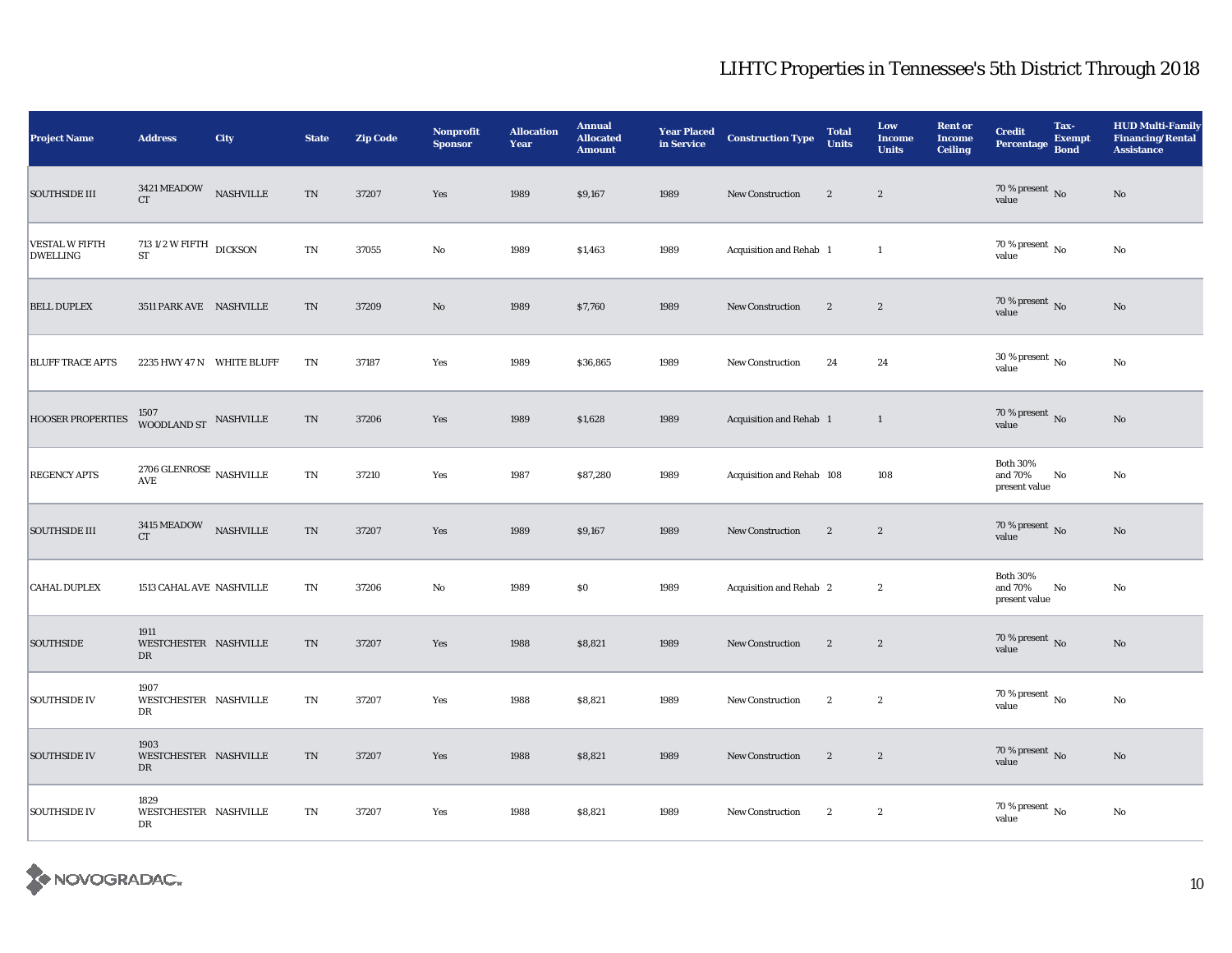| <b>Project Name</b>  | <b>Address</b>                                            | City           | <b>State</b> | <b>Zip Code</b> | <b>Nonprofit</b><br><b>Sponsor</b> | <b>Allocation</b><br>Year | <b>Annual</b><br><b>Allocated</b><br><b>Amount</b> | <b>Year Placed<br/>in Service</b> | <b>Construction Type</b> | <b>Total</b><br><b>Units</b> | Low<br><b>Income</b><br><b>Units</b> | <b>Rent or</b><br><b>Income</b><br><b>Ceiling</b> | <b>Credit</b><br><b>Percentage</b> | Tax-<br><b>Exempt</b><br><b>Bond</b> | <b>HUD Multi-Family</b><br><b>Financing/Rental</b><br><b>Assistance</b> |
|----------------------|-----------------------------------------------------------|----------------|--------------|-----------------|------------------------------------|---------------------------|----------------------------------------------------|-----------------------------------|--------------------------|------------------------------|--------------------------------------|---------------------------------------------------|------------------------------------|--------------------------------------|-------------------------------------------------------------------------|
| <b>SOUTHSIDE IV</b>  | 1815<br>WESTCHESTER NASHVILLE<br>DR                       |                | TN           | 37207           | Yes                                | 1988                      | \$8,821                                            | 1989                              | <b>New Construction</b>  | $\mathbf{2}$                 | $\mathbf{2}$                         |                                                   | $70\,\%$ present $\,$ No value     |                                      | $\rm No$                                                                |
| <b>SOUTHSIDE IV</b>  | 1811<br>WESTCHESTER NASHVILLE<br>DR                       |                | TN           | 37207           | Yes                                | 1988                      | \$8,821                                            | 1989                              | <b>New Construction</b>  | $\boldsymbol{2}$             | $\boldsymbol{2}$                     |                                                   | $70\,\%$ present $\,$ No value     |                                      | No                                                                      |
| <b>SOUTHSIDE IV</b>  | 1807<br>WESTCHESTER NASHVILLE<br>DR                       |                | TN           | 37207           | Yes                                | 1988                      | \$8,821                                            | 1989                              | <b>New Construction</b>  | $\boldsymbol{2}$             | $\mathbf{2}$                         |                                                   | $70\,\%$ present $\,$ No value     |                                      | No                                                                      |
| <b>SOUTHSIDE IV</b>  | 1801<br>WESTCHESTER NASHVILLE<br>DR                       |                | TN           | 37207           | Yes                                | 1988                      | \$8,821                                            | 1989                              | New Construction         | $\mathbf{2}$                 | $\boldsymbol{2}$                     |                                                   | 70 % present $\,$ No $\,$<br>value |                                      | $\mathbf{No}$                                                           |
| <b>SOUTHSIDE IV</b>  | 1723<br>WESTCHESTER NASHVILLE<br>DR                       |                | TN           | 37207           | Yes                                | 1988                      | \$8,821                                            | 1989                              | <b>New Construction</b>  | $\mathbf{2}$                 | $\mathbf{2}$                         |                                                   | $70\,\%$ present $\,$ No value     |                                      | No                                                                      |
| <b>SOUTHSIDE IV</b>  | 1719<br>WESTCHESTER NASHVILLE<br>DR                       |                | TN           | 37207           | Yes                                | 1988                      | \$8,821                                            | 1989                              | New Construction         | $\boldsymbol{2}$             | $\boldsymbol{2}$                     |                                                   | $70\,\%$ present $\,$ No value     |                                      | $\rm No$                                                                |
| <b>SOUTHSIDE IV</b>  | 1713<br>WESTCHESTER NASHVILLE<br>DR                       |                | TN           | 37207           | Yes                                | 1988                      | \$8,821                                            | 1989                              | <b>New Construction</b>  | $\mathbf{2}$                 | $\mathbf{2}$                         |                                                   | $70\,\%$ present $\,$ No value     |                                      | No                                                                      |
| <b>SOUTHSIDE IV</b>  | 1709<br>WESTCHESTER NASHVILLE<br>DR                       |                | TN           | 37207           | Yes                                | 1988                      | \$8,821                                            | 1989                              | New Construction         | $\mathbf{2}$                 | $\mathbf{2}$                         |                                                   | $70\,\%$ present $\,$ No value     |                                      | No                                                                      |
| <b>SOUTHSIDE III</b> | 3313<br>$\operatorname{\mathsf{BROOKDALE\,DR}}$ NASHVILLE |                | TN           | 37207           | Yes                                | 1988                      | \$9,167                                            | 1989                              | New Construction         | $\overline{2}$               | $\mathbf{2}$                         |                                                   | $70\,\%$ present $\,$ No value     |                                      | No                                                                      |
| <b>SOUTHSIDE III</b> | 3309<br>$\operatorname{\mathsf{BROOKDALE\,DR}}$ NASHVILLE |                | TN           | 37207           | Yes                                | 1988                      | \$9,167                                            | 1989                              | <b>New Construction</b>  | $\mathbf{2}$                 | $\boldsymbol{2}$                     |                                                   | 70 % present $\,$ No $\,$<br>value |                                      | No                                                                      |
| <b>SOUTHSIDE III</b> | $3409\,\mbox{MEADOW}$ NASHVILLE<br><b>CT</b>              |                | TN           | 37207           | Yes                                | 1989                      | \$9,167                                            | 1989                              | New Construction         | $\mathbf{2}$                 | $\sqrt{2}$                           |                                                   | $70\,\%$ present $\,$ No value     |                                      | $\rm No$                                                                |
| <b>LEE ROAD SFD</b>  | <b>113 LEE RD</b>                                         | <b>DICKSON</b> | TN           | 37055           | No                                 | 1989                      | \$2,349                                            | 1989                              | New Construction         | $\blacksquare$               | $\mathbf{1}$                         |                                                   | 70 % present $\,$ No $\,$<br>value |                                      | No                                                                      |

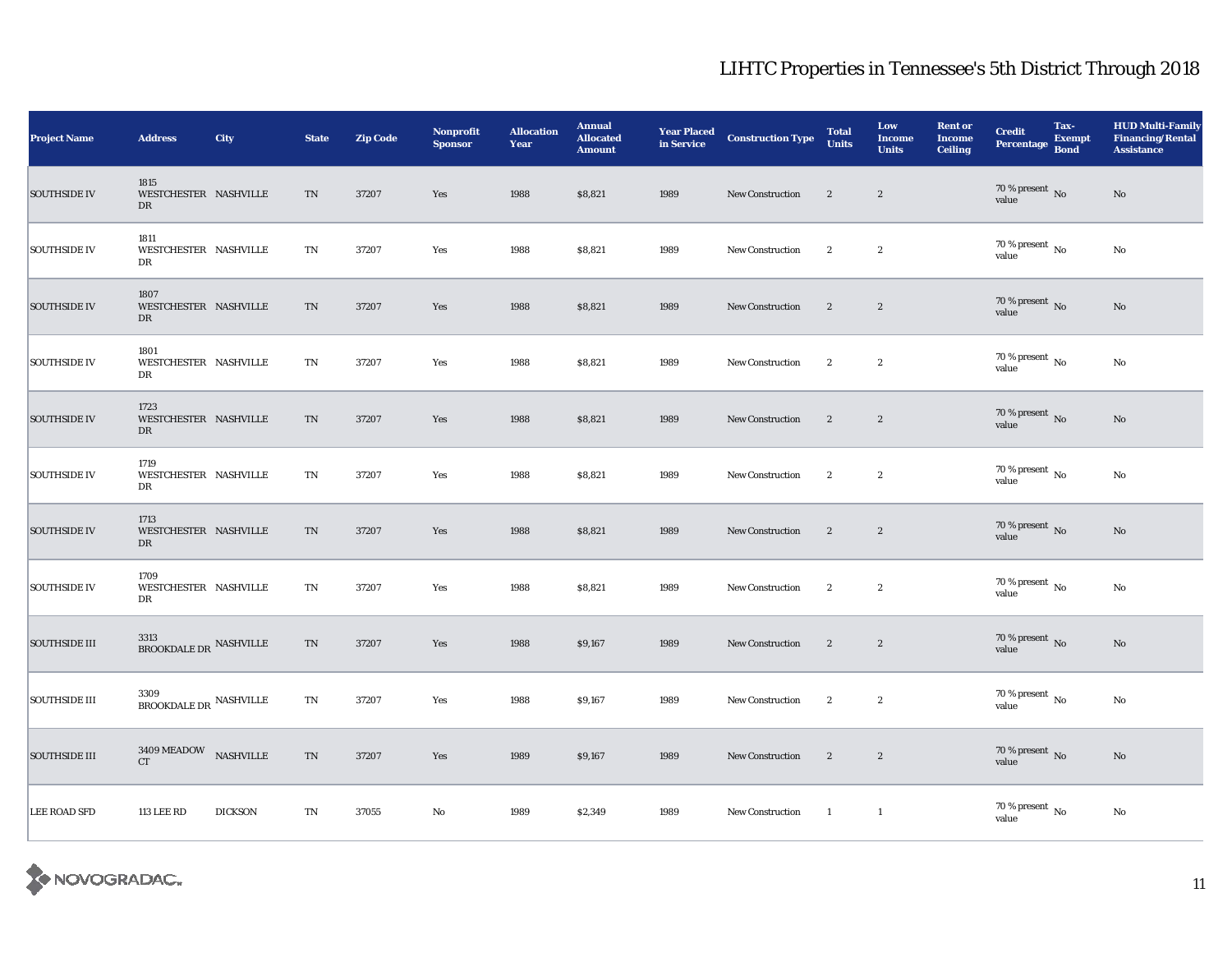| <b>Project Name</b>                          | <b>Address</b>                                 | City             | <b>State</b>               | <b>Zip Code</b> | <b>Nonprofit</b><br><b>Sponsor</b> | <b>Allocation</b><br>Year | <b>Annual</b><br><b>Allocated</b><br><b>Amount</b> | <b>Year Placed<br/>in Service</b> | <b>Construction Type</b>  | <b>Total</b><br><b>Units</b> | Low<br><b>Income</b><br><b>Units</b> | <b>Rent or</b><br><b>Income</b><br><b>Ceiling</b> | <b>Credit</b><br><b>Percentage</b>          | Tax-<br><b>Exempt</b><br><b>Bond</b> | <b>HUD Multi-Family</b><br><b>Financing/Rental</b><br><b>Assistance</b> |
|----------------------------------------------|------------------------------------------------|------------------|----------------------------|-----------------|------------------------------------|---------------------------|----------------------------------------------------|-----------------------------------|---------------------------|------------------------------|--------------------------------------|---------------------------------------------------|---------------------------------------------|--------------------------------------|-------------------------------------------------------------------------|
| <b>LEE ROAD SFD</b>                          | <b>109 LEE RD</b>                              | <b>DICKSON</b>   | $\mathop{\rm TN}\nolimits$ | 37055           | $\rm No$                           | 1989                      | \$2,349                                            | 1989                              | New Construction          | $\mathbf{1}$                 | $\mathbf{1}$                         |                                                   | 70 % present $\,$ No $\,$<br>value          |                                      | $\rm No$                                                                |
| 37TH AVE N DUPLEX                            | 412 37TH AVE N NASHVILLE                       |                  | TN                         | 37209           | No                                 | 1988                      | \$7,376                                            | 1989                              | <b>New Construction</b>   | $\mathbf{2}$                 | $\boldsymbol{2}$                     |                                                   | 70 % present $\,$ No $\,$<br>value          |                                      | No                                                                      |
| <b>REGAL APTS</b>                            | 1609 FOURTH<br>AVE N                           | <b>NASHVILLE</b> | $\rm TN$                   | 37208           | $\mathbf{N}\mathbf{o}$             | 1988                      | \$13,713                                           | 1989                              | Acquisition and Rehab 14  |                              | 14                                   |                                                   | <b>Both 30%</b><br>and 70%<br>present value | No                                   | $\mathbf{N}\mathbf{o}$                                                  |
| <b>LAUREN COURT</b><br><b>DUPLEX</b>         | 602<br>CASTLEGATE<br>DR                        | <b>NASHVILLE</b> | TN                         | 37217           | No                                 | 1990                      | \$7,257                                            | 1990                              | <b>New Construction</b>   | $\mathbf{2}$                 | $\boldsymbol{2}$                     | 60% AMGI                                          | $70\,\%$ present $\,$ No value              |                                      | No                                                                      |
| MONTROSE DUPLEX                              | 1014 MONTROSE $_{\rm NASHVILLE}$<br><b>AVE</b> |                  | $\rm TN$                   | 37204           | No                                 | 1990                      | \$7,468                                            | 1990                              | New Construction          | $\mathbf{2}$                 | $\sqrt{2}$                           |                                                   | 70 % present $\,$ No $\,$<br>value          |                                      | $\rm No$                                                                |
| <b>CHIPPINGTON I &amp; II</b><br><b>APTS</b> | 1310 CORELAND $\,$ MADISON $\,$<br>DR          |                  | $\mathbf{T}\mathbf{N}$     | 37115           | No                                 | 2006                      | \$648,498                                          | 2006                              | Acquisition and Rehab 416 |                              | 426                                  | 60% AMGI                                          | <b>Both 30%</b><br>and 70%<br>present value | No                                   | No                                                                      |
| <b>BURNING TREE APTS</b>                     | 345 BURNING<br>TREE DR                         | <b>HERMITAGE</b> | $\rm TN$                   | 37076           | $\mathbf{N}\mathbf{o}$             | 2005                      | \$583,000                                          | 2006                              | Acquisition and Rehab 277 |                              | 277                                  | 60% AMGI                                          | <b>Both 30%</b><br>and 70%<br>present value | No                                   | No                                                                      |
| HERMITAGE MANOR<br><b>APTS</b>               | 1316 TULIP<br><b>GROVE RD</b>                  | <b>HERMITAGE</b> | TN                         | 37076           | No                                 | 2005                      | \$581,930                                          | 2007                              | <b>New Construction</b>   | 84                           | 84                                   | 60% AMGI                                          | 70 % present $\,$ No $\,$<br>value          |                                      | No                                                                      |
| HICKORY FOREST APTS 660 OCALA DR NASHVILLE   |                                                |                  | TN                         | 37211           | $\mathbf{N}\mathbf{o}$             | 2007                      | \$202,842                                          | 2007                              | Acquisition and Rehab 90  |                              | 90                                   | 60% AMGI                                          | <b>Both 30%</b><br>and 70%<br>present value | No                                   | No                                                                      |
| MARGARET<br><b>ROBERTSON APTS</b>            | $571\, \rm MARGARET$ HERMITAGE ROBERTSON DR    |                  | TN                         | 37076           | No                                 | 2008                      | \$199,036                                          | 2007                              | Acquisition and Rehab 100 |                              | 100                                  | 60% AMGI                                          | <b>Both 30%</b><br>and 70%<br>present value | Yes                                  | No                                                                      |
| <b>SWISS VIEW APTS</b>                       | 499 SWISS AVE NASHVILLE                        |                  | $\mathcal{T}\mathcal{N}$   | 37211           | $\rm No$                           | 2005                      | \$253,143                                          | 2007                              | <b>New Construction</b>   | $32\,$                       | $32\,$                               | 60% AMGI                                          | $70\,\%$ present $\,$ No value              |                                      | $\rm No$                                                                |
| PRESERVE AT METRO<br><b>CENTER</b>           | <b>468 PONDER PL NASHVILLE</b>                 |                  | TN                         | 37228           | No                                 | 2005                      | \$755,040                                          | 2007                              | <b>New Construction</b>   | 81                           | 81                                   | 60% AMGI                                          | 70 % present $\,$ No $\,$<br>value          |                                      | No                                                                      |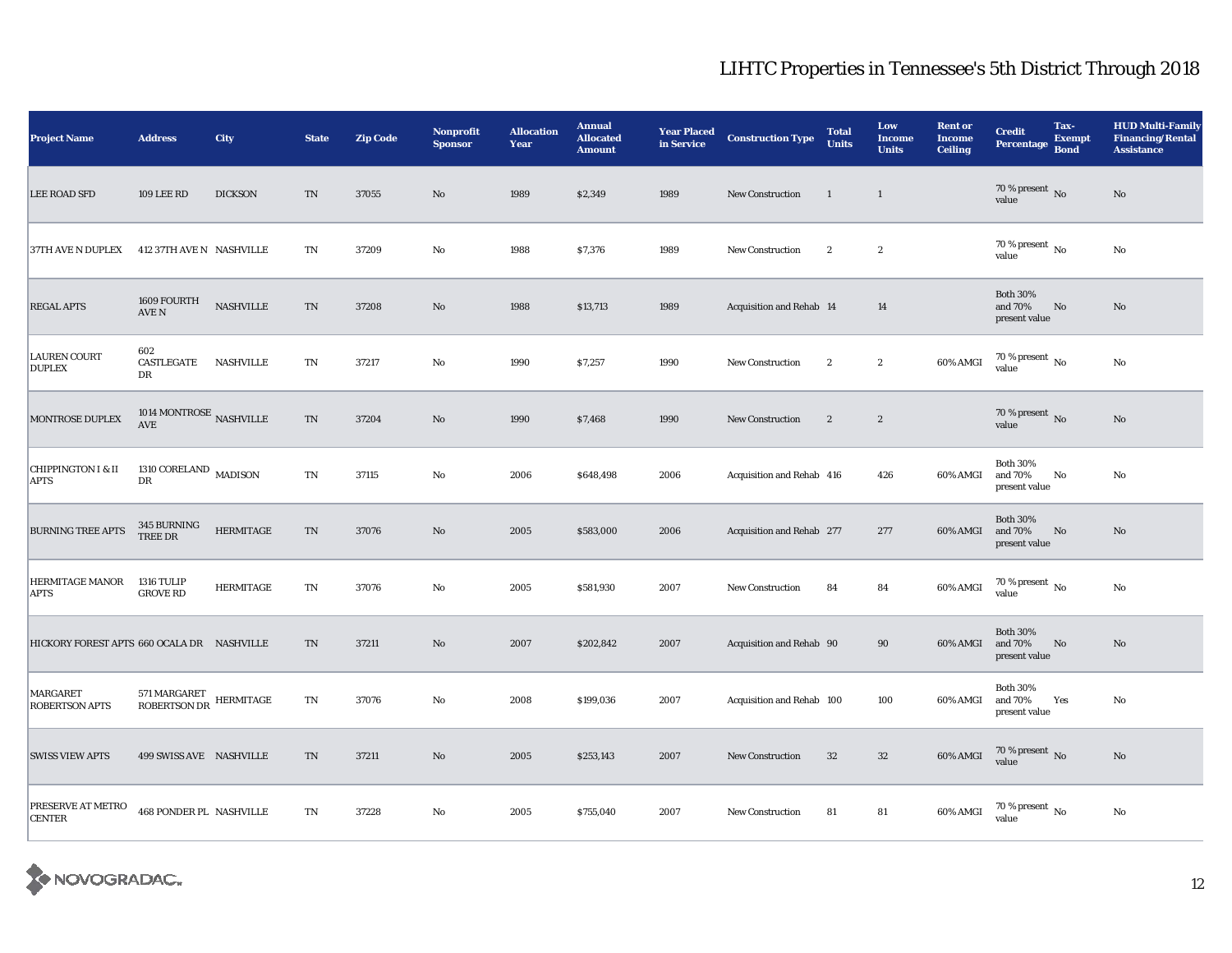| <b>Project Name</b>                      | <b>Address</b>                        | City               | <b>State</b>               | <b>Zip Code</b> | <b>Nonprofit</b><br><b>Sponsor</b> | <b>Allocation</b><br>Year | <b>Annual</b><br><b>Allocated</b><br><b>Amount</b> | <b>Year Placed<br/>in Service</b> | <b>Construction Type</b>  | <b>Total</b><br><b>Units</b> | Low<br><b>Income</b><br><b>Units</b> | <b>Rent or</b><br><b>Income</b><br><b>Ceiling</b> | <b>Credit</b><br><b>Percentage</b>          | Tax-<br><b>Exempt</b><br><b>Bond</b> | <b>HUD Multi-Family</b><br><b>Financing/Rental</b><br><b>Assistance</b> |
|------------------------------------------|---------------------------------------|--------------------|----------------------------|-----------------|------------------------------------|---------------------------|----------------------------------------------------|-----------------------------------|---------------------------|------------------------------|--------------------------------------|---------------------------------------------------|---------------------------------------------|--------------------------------------|-------------------------------------------------------------------------|
| <b>CHARTER VILLAGE</b><br><b>APTS</b>    | 333 RIO VISTA<br>DR                   | <b>MADISON</b>     | $\mathcal{T}\mathcal{N}$   | 37115           | $\rm No$                           | 2009                      | \$506,321                                          | 2007                              | Acquisition and Rehab 250 |                              | 250                                  | 60% AMGI                                          | <b>Both 30%</b><br>and 70%<br>present value | Yes                                  | No                                                                      |
| <b>HICKORY HOLLOW</b><br><b>TOWER</b>    | 100 CURTIS<br><b>HOLLOW RD</b>        | <b>ANTIOCH</b>     | $\mathbf{T}\mathbf{N}$     | 37013           | No                                 | 2008                      | \$553,619                                          | 2008                              | Acquisition and Rehab 154 |                              | 154                                  | 60% AMGI                                          | <b>Both 30%</b><br>and 70%<br>present value | No                                   | No                                                                      |
| <b>HALLMARK AT</b><br><b>BELLVUE</b>     | 6962 HWY 70 S NASHVILLE               |                    | $\mathcal{T}\mathcal{N}$   | 37221           | $\rm No$                           | 2005                      | \$594,000                                          | 2008                              | <b>New Construction</b>   | 90                           | 90                                   | 60% AMGI                                          | 70 % present $\,$ No $\,$<br>value          |                                      | No                                                                      |
| <b>WATSON/APONTE SFD</b>                 | 937 SHARPE<br><b>AVE</b>              | <b>NASHVILLE</b>   | TN                         | 37206           | No                                 | 1991                      | \$2,146                                            | 1991                              | Acquisition and Rehab 1   |                              | <sup>1</sup>                         |                                                   | 70 % present $\,$ No $\,$<br>value          |                                      | No                                                                      |
| <b>HINTON ROAD SFD</b>                   | 3698 HINTON<br>$\mathbf{R}\mathbf{D}$ | <b>CLARKSVILLE</b> | $\mathcal{T}\mathcal{N}$   | 37043           | $\rm No$                           | 1991                      | \$6,773                                            | 1991                              | New Construction          | $\overline{1}$               | $\mathbf{1}$                         |                                                   | 70 % present $\,$ No $\,$<br>value          |                                      | No                                                                      |
| <b>SHEMIN</b>                            | 4656 FOREST<br>RIDGE DR               | <b>HERMITAGE</b>   | $\mathbf{T}\mathbf{N}$     | 37076           | No                                 | 1991                      | \$0                                                | 1991                              | Acquisition and Rehab 24  |                              | 24                                   |                                                   | 70 % present $\,$ No $\,$<br>value          |                                      |                                                                         |
| <b>VILLAGE SOUTH APTS</b>                | $801\,\mbox{INVENESS}$ NASHVILLE AVE  |                    | $\mathop{\rm TN}\nolimits$ | 37204           | Yes                                | 1990                      | \$23,165                                           | 1991                              | Acquisition and Rehab 76  |                              | 76                                   |                                                   | 70 % present $\,$ No $\,$<br>value          |                                      | $\mathbf{N}\mathbf{o}$                                                  |
| POPLAR ST TRIPLEX                        | 106 POPLAR ST DICKSON                 |                    | TN                         | 37055           | No                                 | 1991                      | \$4,081                                            | 1992                              | Acquisition and Rehab 3   |                              | 3                                    |                                                   | <b>Both 30%</b><br>and 70%<br>present value | No                                   | No                                                                      |
| <b>WEST CHESTNUT ST</b><br><b>DUPLEX</b> | 306 W<br><b>CHESTNUT ST</b>           | <b>DICKSON</b>     | $\mathcal{T}\mathcal{N}$   | 37055           | No                                 | 1992                      | \$3,005                                            | 1992                              | Acquisition and Rehab 2   |                              | $\boldsymbol{2}$                     |                                                   | <b>Both 30%</b><br>and 70%<br>present value | $\rm No$                             | $\mathbf{N}\mathbf{o}$                                                  |
| <b>VILLAGE WEST</b>                      | 4606<br><b>TENNESSEE</b><br>AVE       | <b>NASHVILLE</b>   | TN                         | 37209           | No                                 | 1991                      | \$82,429                                           | 1992                              | Acquisition and Rehab 288 |                              | 288                                  |                                                   | <b>Both 30%</b><br>and 70%<br>present value | No                                   | No                                                                      |
| <b>WAKEMAN CROSSING</b><br><b>APTS</b>   | 601 CHURCH ST WHITE BLUFF             |                    | $\mathop{\rm TN}\nolimits$ | 37187           | $\rm No$                           | 1991                      | \$25,166                                           | 1993                              | <b>New Construction</b>   | ${\bf 8}$                    | ${\bf 8}$                            | 60% AMGI                                          | $70\,\%$ present $\,$ No value              |                                      | $\rm No$                                                                |
| <b>STROUSE DUPLEX</b>                    | 956 STROUSE<br>AVE                    | <b>NASHVILLE</b>   | TN                         | 37206           | Yes                                | 1992                      | \$7,112                                            | 1993                              | <b>New Construction</b>   | $\boldsymbol{2}$             | $\boldsymbol{2}$                     | 60% AMGI                                          | <b>Both 30%</b><br>and 70%<br>present value | $\mathbf{N}\mathbf{o}$               | No                                                                      |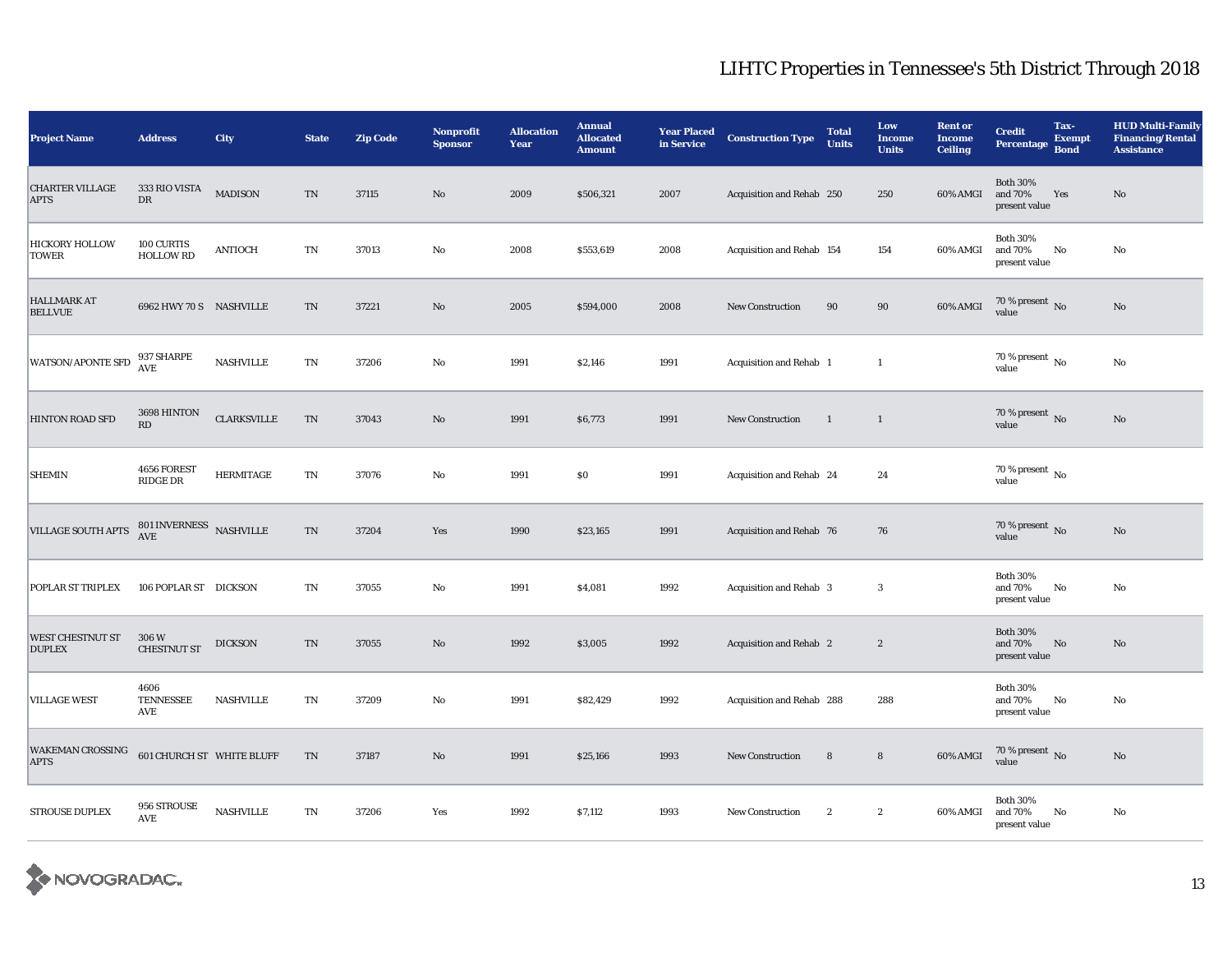| <b>Project Name</b>                                  | <b>Address</b>                                            | City              | <b>State</b>               | <b>Zip Code</b> | <b>Nonprofit</b><br><b>Sponsor</b> | <b>Allocation</b><br>Year | <b>Annual</b><br><b>Allocated</b><br><b>Amount</b> | <b>Year Placed<br/>in Service</b> | <b>Construction Type</b>  | <b>Total</b><br><b>Units</b> | Low<br><b>Income</b><br><b>Units</b> | <b>Rent or</b><br><b>Income</b><br><b>Ceiling</b> | <b>Credit</b><br><b>Percentage</b>          | Tax-<br><b>Exempt</b><br><b>Bond</b> | <b>HUD Multi-Family</b><br><b>Financing/Rental</b><br><b>Assistance</b> |
|------------------------------------------------------|-----------------------------------------------------------|-------------------|----------------------------|-----------------|------------------------------------|---------------------------|----------------------------------------------------|-----------------------------------|---------------------------|------------------------------|--------------------------------------|---------------------------------------------------|---------------------------------------------|--------------------------------------|-------------------------------------------------------------------------|
| WOODARD DUPLEX                                       | 1613 FIFTH AVE NASHVILLE<br>$\mathbf N$                   |                   | TN                         | 37208           | $\mathbf{N}\mathbf{o}$             | 1992                      | \$5,844                                            | 1993                              | Acquisition and Rehab 2   |                              | $\overline{2}$                       |                                                   | <b>Both 30%</b><br>and 70%<br>present value | No                                   | $\mathbf{N}\mathbf{o}$                                                  |
| GREENS OF RIVERGATE $^{1601}_{\rm CIR}$              |                                                           | GOODLETTSVILLE TN |                            | 37072           | $\rm\thinspace No$                 | 1994                      | \$698,792                                          | 1995                              | <b>New Construction</b>   | 140                          | 140                                  | 60% AMGI                                          | $70$ % present $\,$ No $\,$<br>value        |                                      | $\rm No$                                                                |
| VALLEY BROOK TOWNH $^{529}_{\rm AVE}$                |                                                           | <b>NASHVILLE</b>  | $\mathcal{T}\mathcal{N}$   |                 | Yes                                | 1993                      | \$533,683                                          | 1995                              | <b>New Construction</b>   | 108                          | 108                                  | 60% AMGI                                          | $70\,\%$ present $\,$ No value              |                                      | $\rm No$                                                                |
| <b>VALLEY BROOK</b><br><b>TOWNHOUSES PHASE</b><br>IІ | 520 ZERMATT<br><b>AVE</b>                                 | <b>NASHVILLE</b>  | $\mathbf{T}\mathbf{N}$     | 37211           | Yes                                | 1993                      | \$634,733                                          | 1995                              | New Construction          | 140                          | 140                                  | 60% AMGI                                          | $70\,\%$ present $\,$ No value              |                                      | $\rm No$                                                                |
| <b>BOSCOBOL DUPLEX</b>                               | 1300 BOSCOBEL NASHVILLE<br><b>ST</b>                      |                   | TN                         | 37206           | No                                 | 1994                      | \$10,062                                           | 1995                              | <b>New Construction</b>   | $\mathbf{2}$                 | $\mathbf{2}$                         | <b>50% AMGI</b>                                   | $70\,\%$ present $\,$ No value              |                                      | $\mathbf{N}\mathbf{o}$                                                  |
| <b>HILLSIDE DUPLEX</b>                               | 3042 HILLSIDE $$\tt NASHVILLE$$<br>$\mathbf{R}\mathbf{D}$ |                   | $\mathop{\rm TN}\nolimits$ | 37207           | Yes                                | 1994                      | \$7,740                                            | 1995                              | New Construction          | $\mathbf{2}$                 | $\boldsymbol{2}$                     | $50\%$ AMGI                                       | $70\,\%$ present $\,$ No value              |                                      | $\rm No$                                                                |
| <b>QUEEN'S AVENUE</b><br><b>DUPLEX</b>               | 325 QUEEN AVE NASHVILLE                                   |                   | TN                         | 37207           | Yes                                | 1994                      | \$7,740                                            | 1995                              | New Construction          | $\mathbf{2}$                 | $\boldsymbol{2}$                     | <b>50% AMGI</b>                                   | $70\,\%$ present $\,$ No value              |                                      | $\mathbf{N}\mathbf{o}$                                                  |
| <b>FOREST PARK</b>                                   | 6936 HWY 70 S NASHVILLE                                   |                   | $\mathbf{T}\mathbf{N}$     | 37221           | $\rm No$                           | 1994                      | \$604,544                                          | 1996                              | <b>New Construction</b>   | 104                          | 104                                  | 60% AMGI                                          | <b>Both 30%</b><br>and 70%<br>present value | No                                   | No                                                                      |
| HICKORY MANOR APTS HAMILTON                          | 2900<br><b>CHURCH RD</b>                                  | <b>ANTIOCH</b>    | TN                         | 37013           | Yes                                | 1994                      | \$627,678                                          | 1996                              | <b>New Construction</b>   | 152                          | 152                                  | 60% AMGI                                          | <b>Both 30%</b><br>and 70%<br>present value | No                                   | $\mathbf{N}\mathbf{o}$                                                  |
| TRAILS OF DICKSON I 410 COLT DR                      |                                                           | <b>DICKSON</b>    | TN                         | 37055           | $\mathbf{N}\mathbf{o}$             | 1994                      | \$534,491                                          | 1996                              | <b>New Construction</b>   | 12                           | 126                                  | 60% AMGI                                          | <b>Both 30%</b><br>and 70%<br>present value | No                                   | No                                                                      |
| <b>WILLOW POINTE</b>                                 | 120 HICKORY<br><b>HOLLOW TER</b>                          | <b>NASHVILLE</b>  | TN                         |                 | $\rm\thinspace No$                 | 2012                      | \$232,413                                          | 1996                              | Acquisition and Rehab 0   |                              | $\bf{0}$                             |                                                   | <b>Both 30%</b><br>and 70%<br>present value | Yes                                  | $\rm No$                                                                |
| OLD HICKORY TOWERS INDUSTRIAL                        | 930<br>ROAD                                               | <b>NASHVILLE</b>  | TN                         | 37138           | Yes                                | 2015                      | \$0                                                | 1996                              | Acquisition and Rehab 216 |                              | 210                                  | 60% AMGI                                          | <b>Both 30%</b><br>and 70%<br>present value |                                      | No                                                                      |

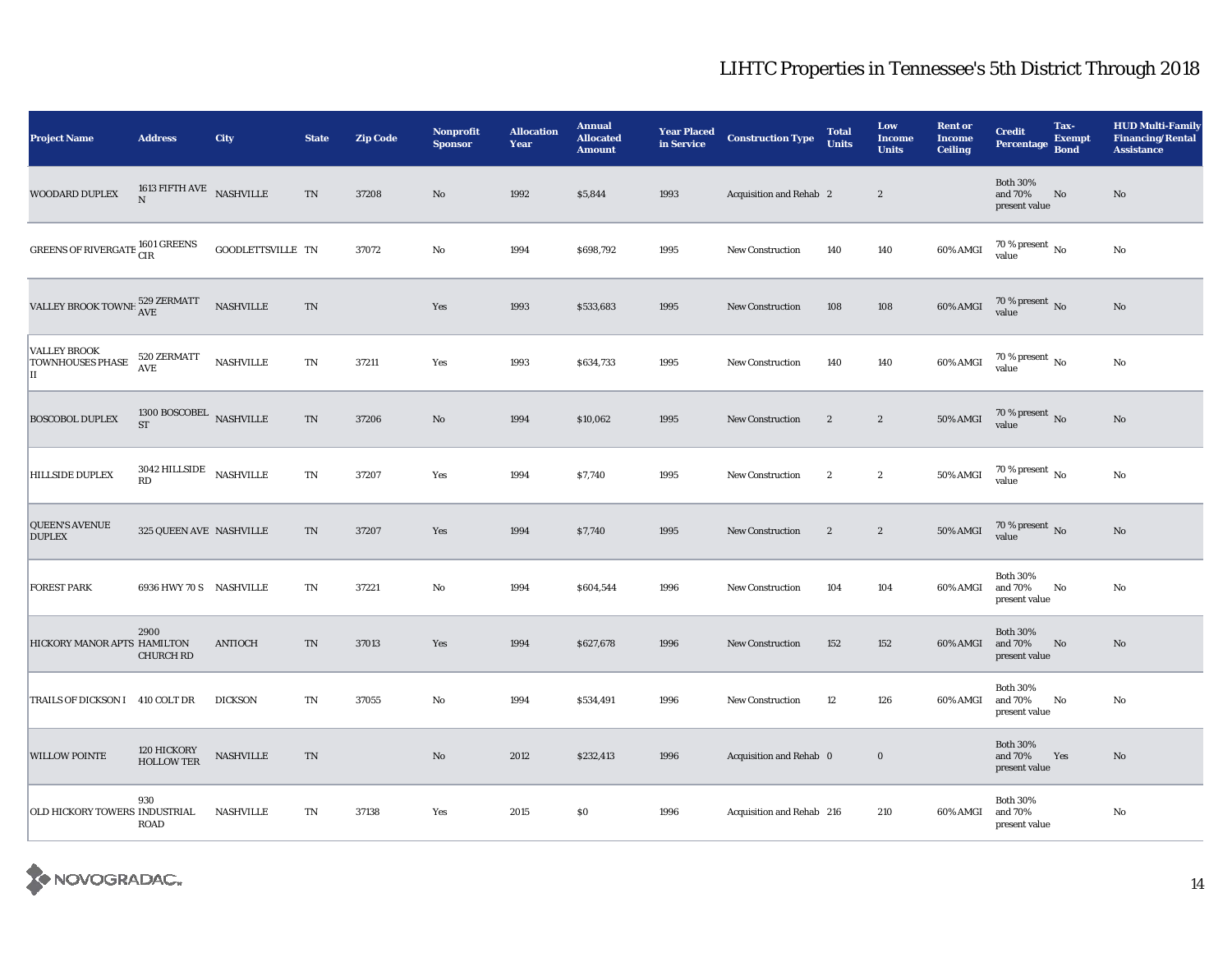| <b>Project Name</b>                            | <b>Address</b>                                | <b>City</b>         | <b>State</b>           | <b>Zip Code</b> | <b>Nonprofit</b><br><b>Sponsor</b> | <b>Allocation</b><br>Year | <b>Annual</b><br><b>Allocated</b><br><b>Amount</b> | <b>Year Placed</b><br>in Service | <b>Construction Type</b>               | <b>Total</b><br><b>Units</b> | Low<br><b>Income</b><br><b>Units</b> | <b>Rent or</b><br><b>Income</b><br><b>Ceiling</b> | <b>Credit</b><br><b>Percentage</b>          | Tax-<br><b>Exempt</b><br><b>Bond</b> | <b>HUD Multi-Family</b><br><b>Financing/Rental</b><br><b>Assistance</b> |
|------------------------------------------------|-----------------------------------------------|---------------------|------------------------|-----------------|------------------------------------|---------------------------|----------------------------------------------------|----------------------------------|----------------------------------------|------------------------------|--------------------------------------|---------------------------------------------------|---------------------------------------------|--------------------------------------|-------------------------------------------------------------------------|
| <b>HANOVER RIDGE</b>                           | 2925 BABY<br><b>RUTH LN</b>                   | <b>ANTIOCH</b>      | $\rm TN$               | 37013           | $\rm No$                           | 2009                      | \$550,000                                          | 2009                             | <b>New Construction</b>                | 72                           | 44                                   |                                                   | 60% AMGI TCEP only No                       |                                      | No                                                                      |
| <b>WEATHERLY RIDGE</b><br><b>APTS PHASE I</b>  | 731 KROHNE<br>WAY                             | <b>ANTIOCH</b>      | TN                     | 37013           | No                                 | 2006                      | \$691,200                                          | 2009                             | <b>New Construction</b>                | 192                          | 192                                  | 60% AMGI                                          | $70$ % present $\,$ No $\,$<br>value        |                                      | No                                                                      |
| <b>JEFFERSON STREET</b><br><b>LOFTS</b>        | 1114 FOURTH<br>$\operatorname{AVE}$ N         | <b>NASHVILLE</b>    | TN                     | 37208           | No                                 | 2008                      | \$741,600                                          | 2009                             | <b>New Construction</b>                | 71                           | 71                                   | 60% AMGI                                          | $70\,\%$ present $\,$ No value              |                                      | No                                                                      |
| <b>WEATHERLY RIDGE</b><br><b>APTS PHASE II</b> | 401 KOTHE CT ANTIOCH                          |                     | TN                     | 37013           | No                                 | 2008                      | \$463,499                                          | 2009                             | <b>New Construction</b>                | 48                           | 48                                   |                                                   | 60% AMGI TCEP only No                       |                                      | No                                                                      |
| <b>AUTUMN WOOD</b><br>TERRACE APTS             | <b>1316 TULIP</b><br><b>GROVE RD</b>          | <b>HERMITAGE</b>    | TN                     | 37076           | Yes                                | 2009                      | \$749,681                                          | 2009                             | <b>New Construction</b>                | 84                           | 84                                   | 60% AMGI                                          | $70\,\%$ present $\,$ No value              |                                      | No                                                                      |
| <b>WHISPERING OAKS</b>                         | 279<br>TANGLEWOOD NASHVILLE<br>CT             |                     | $\mathbf{T}\mathbf{N}$ | 37211           | No                                 | 2009                      | \$9,082,117                                        | 2009                             | Acquisition and Rehab 482              |                              | 482                                  | 60% AMGI                                          | <b>Both 30%</b><br>and 70%<br>present value | No                                   | $\mathbf{N}\mathbf{o}$                                                  |
| <b>EAST RIVER PLACE</b><br><b>APTS</b>         | 205 N EIGHTH<br>${\rm ST}$                    | <b>NASHVILLE</b>    | $\rm TN$               | 37206           | No                                 | 2007                      | \$965,043                                          | 2010                             | <b>New Construction</b>                | 89                           | 89                                   |                                                   | 60% AMGI TCEP only No                       |                                      | No                                                                      |
| <b>PARKWOOD VILLA</b><br><b>APTS</b>           | <b>3258 BRICK</b><br><b>CHURCH PIKE</b>       | <b>NASHVILLE</b>    | TN                     | 37207           | No                                 | 2009                      | \$211,836                                          | 2010                             | Acquisition and Rehab 153              |                              | 160                                  | 60% AMGI                                          | <b>Both 30%</b><br>and 70%<br>present value | No                                   | No                                                                      |
| SUMMERWIND APTS 344 BELL RD                    |                                               | <b>NASHVILLE</b>    | TN                     | 37217           | $\mathbf{N}\mathbf{o}$             | 2009                      | \$181,022                                          | 2011                             | Both New Construction 110<br>and $A/R$ |                              | 110                                  | 60% AMGI                                          | <b>Both 30%</b><br>and 70%<br>present value | No                                   | No                                                                      |
| <b>OCTOBER HOMES</b>                           | 606 N DUPONT<br>$\operatorname{\mathsf{AVE}}$ | <b>MADISON</b>      | TN                     | 37115           | No                                 | 2008                      | \$1,166,983                                        | 2011                             | <b>New Construction</b>                | 104                          | 104                                  |                                                   | 60% AMGI TCEP only No                       |                                      | $\mathbf{N}\mathbf{o}$                                                  |
| NANCE PLACE APTS LP 8 ACADEMY PL NASHVILLE     |                                               |                     | TN                     | 37210           | $\mathbf{N}\mathbf{o}$             | 2008                      | \$1,060,992                                        | 2011                             | <b>New Construction</b>                | 109                          | 109                                  |                                                   | 60% AMGI TCEP only No                       |                                      | $\mathbf{N}\mathbf{o}$                                                  |
| <b>HICKORY RIDGE APTS</b>                      | 585 HICKORY<br><b>HILLS BLVD</b>              | <b>WHITES CREEK</b> | TN                     | 37189           | No                                 | 2009                      | \$5,185,512                                        | 2011                             | <b>New Construction</b>                | 54                           | 54                                   |                                                   | TCEP only No                                |                                      | No                                                                      |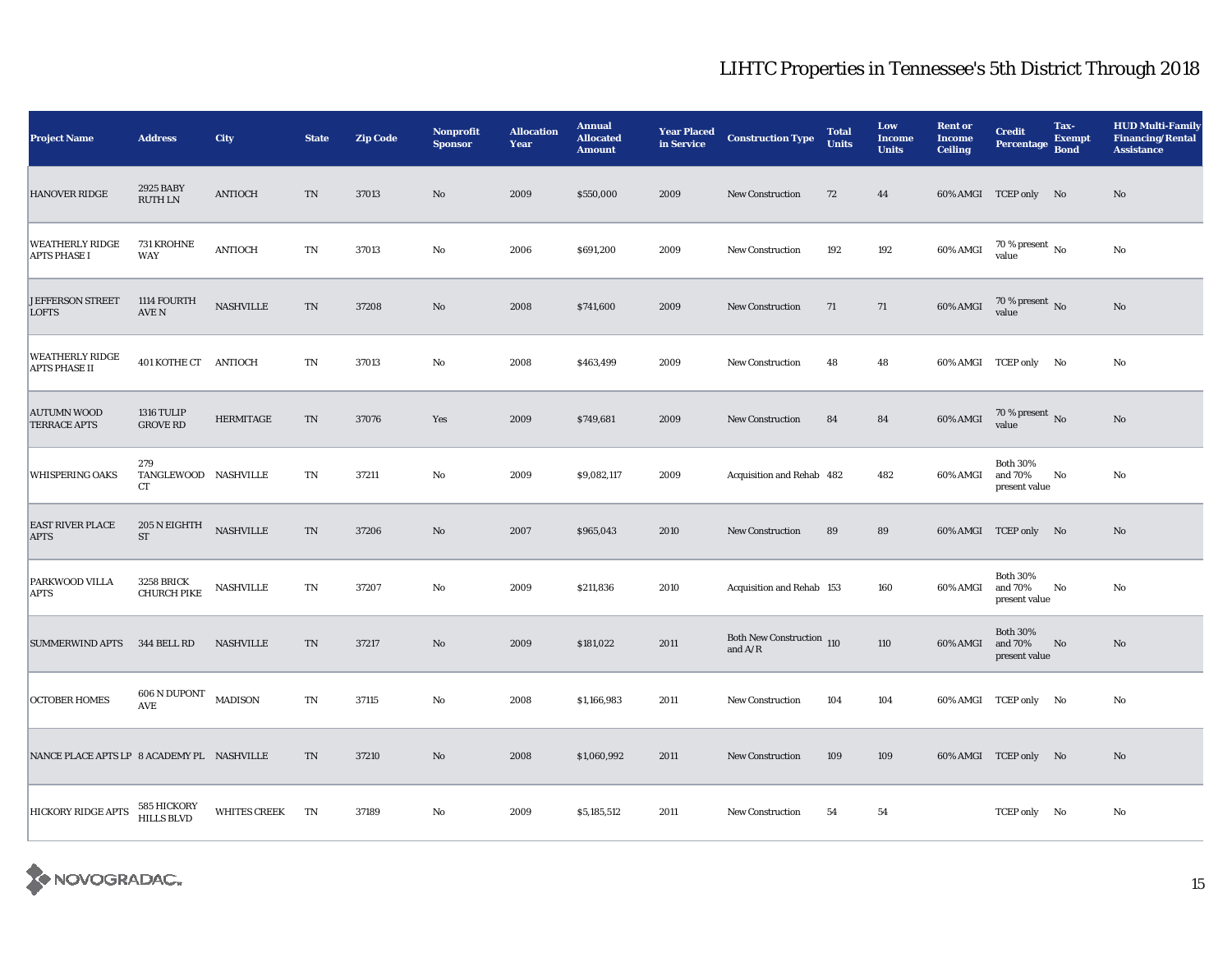| <b>Project Name</b>                                                       | <b>Address</b>                                  | City                | <b>State</b>               | <b>Zip Code</b> | <b>Nonprofit</b><br><b>Sponsor</b> | <b>Allocation</b><br>Year | <b>Annual</b><br><b>Allocated</b><br><b>Amount</b> | <b>Year Placed<br/>in Service</b> | <b>Construction Type</b>               | <b>Total</b><br><b>Units</b> | Low<br><b>Income</b><br><b>Units</b> | <b>Rent or</b><br><b>Income</b><br><b>Ceiling</b> | <b>Credit</b><br><b>Percentage</b>          | Tax-<br><b>Exempt</b><br><b>Bond</b> | <b>HUD Multi-Family</b><br><b>Financing/Rental</b><br><b>Assistance</b> |
|---------------------------------------------------------------------------|-------------------------------------------------|---------------------|----------------------------|-----------------|------------------------------------|---------------------------|----------------------------------------------------|-----------------------------------|----------------------------------------|------------------------------|--------------------------------------|---------------------------------------------------|---------------------------------------------|--------------------------------------|-------------------------------------------------------------------------|
| <b>RYMAN LOFTS AT</b><br>ROLLING MILL HILL                                | 100<br>MIDDLETON<br>CIR                         | <b>NASHVILLE</b>    | TN                         | 37215           |                                    | 2010                      | \$650,000                                          | 2012                              | <b>New Construction</b>                | 60                           | 60                                   |                                                   | 70 % present $\,$ No $\,$<br>value          |                                      | $\rm No$                                                                |
| <b>TERRACE PARK</b><br><b>TOWNHOMES PHASE II PIKE</b>                     | 3110 ELM HILL                                   | <b>NASHVILLE</b>    | TN                         | 37214           | Yes                                | Insufficient<br>Data      | \$282,971                                          | 2012                              | <b>New Construction</b>                | 172                          | 172                                  | 60% AMGI                                          | <b>Both 30%</b><br>and 70%<br>present value | No                                   | No                                                                      |
| <b>SKYLINE VILLAGE</b><br><b>APTS</b>                                     | 3225<br>CREEKWOOD NASHVILLE<br>$_{\rm DR}$      |                     | TN                         | 37207           | No                                 | Insufficient<br>Data      | \$258,164                                          | 2012                              | <b>New Construction</b>                | 24                           | 24                                   | 60% AMGI                                          | 70 % present $\,$ No $\,$<br>value          |                                      | No                                                                      |
| <b>DICKSON GARDENS</b>                                                    | 503<br>CANDLEWOOD DICKSON<br>DR                 |                     | TN                         | 37055           |                                    | 2012                      | \$680,000                                          | 2013                              | <b>New Construction</b>                | 48                           | 48                                   | 60% AMGI                                          | Not<br>Indicated                            | No                                   | No                                                                      |
| PARK AT RICHARDS<br><b>ROAD APTS</b>                                      | 850 RICHARDS ANTIOCH<br>RD                      |                     | TN                         | 37013           |                                    | 2012                      | \$1,100,000                                        | 2013                              | Acquisition and Rehab 264              |                              | 264                                  | 60% AMGI                                          | <b>Both 30%</b><br>and 70%<br>present value | No                                   | No                                                                      |
| THE RETREAT AT DRY<br>CREEK FARMS PHASE CARTWRIGHT GOODLETTSVILLE TN<br>П | 1816 ROBERT<br>DR                               |                     |                            | 37072           |                                    | Insufficient<br>Data      | \$339,014                                          | 2013                              | <b>New Construction</b>                | 92                           | 92                                   |                                                   | Not<br>Indicated                            | No                                   | No                                                                      |
| <b>TOWNHOMES OF</b><br><b>NASHBORO VILLAGE</b>                            | 1067 NASHBORO $_{\rm NASHVILLE}$<br><b>BLVD</b> |                     | $\mathcal{T}\mathcal{N}$   | 37217           |                                    | Insufficient<br>Data      | \$962,394                                          | 2013                              | <b>New Construction</b>                | 73                           | 73                                   | 60% AMGI                                          | Not<br>Indicated                            | No                                   | $\rm No$                                                                |
| <b>HALLMARK STATION</b>                                                   | 3970<br>CLARKSVILLE NASHVILLE<br>PIKE           |                     | TN                         | 37218           |                                    | Insufficient<br>Data      | $\$0$                                              | 2013                              | <b>New Construction</b>                | 66                           | $\bf{0}$                             | 60% AMGI                                          | Not<br>Indicated                            | $\rm No$                             | $\mathbf{N}\mathbf{o}$                                                  |
| <b>RADNOR TOWERS</b>                                                      | 312 THUSS AVE. NAHVILLE                         |                     | TN                         | 37211           |                                    | Insufficient<br>Data      | \$0                                                | 2017                              | Both New Construction 190<br>and $A/R$ |                              | 189                                  | 60% AMGI                                          | <b>Both 30%</b><br>and 70%<br>present value |                                      | $\mathbf{N}\mathbf{o}$                                                  |
| <b>BILTMORE PLACE</b><br><b>APARTMENTS</b>                                | 830<br>GLASTONBURY NASHVILLE<br>ROAD            |                     | TN                         | 37217           |                                    | Insufficient<br>Data      | \$547,380                                          | 2016                              | Acquisition and Rehab 176              |                              | 176                                  | 60% AMGI                                          | <b>Both 30%</b><br>and 70%<br>present value | Yes                                  | No                                                                      |
| <b>RIVER RETREAT</b><br><b>APARTMENTS</b>                                 | 800 CHEYENNE MADISON<br>$\operatorname{BLVD}$   |                     | $\mathop{\rm TN}\nolimits$ | 37115           |                                    | 2015                      | \$353,522                                          | 2016                              | Acquisition and Rehab 144              |                              | 145                                  | 60% AMGI                                          | <b>Both 30%</b><br>and 70%<br>present value | Yes                                  | No                                                                      |
| <b>FOREST OAKS</b><br><b>APARTMENTS</b>                                   | 2150 BELL<br><b>STREET</b>                      | <b>ASHLAND CITY</b> | TN                         | 37015           |                                    | Insufficient<br>Data      | \$104,770                                          | 2016                              | Acquisition and Rehab 41               |                              | 41                                   |                                                   | <b>Both 30%</b><br>and 70%<br>present value |                                      | No                                                                      |